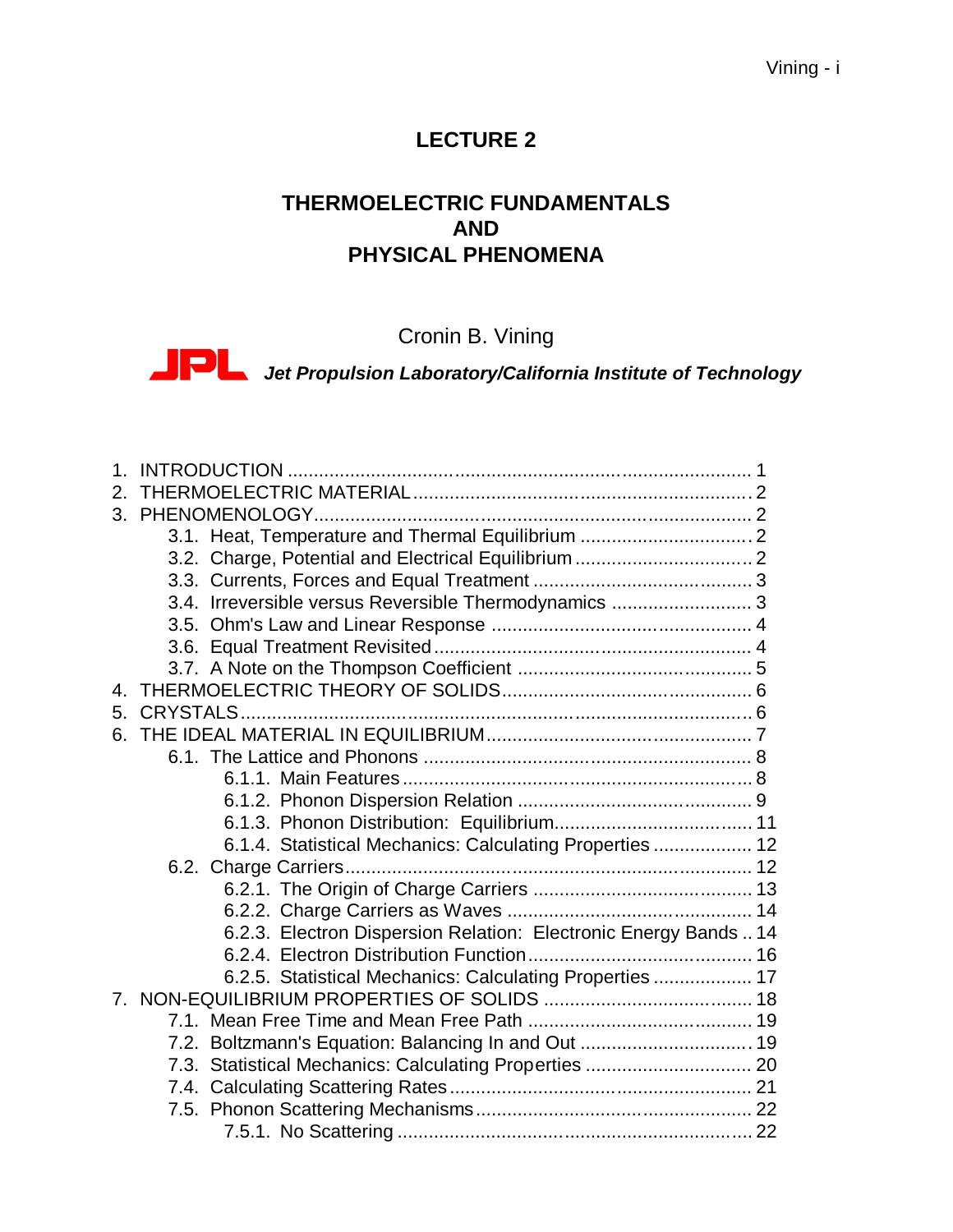| 7.5.5. Grain Boundary Scattering and Microstructure 25       |  |
|--------------------------------------------------------------|--|
|                                                              |  |
|                                                              |  |
|                                                              |  |
|                                                              |  |
|                                                              |  |
|                                                              |  |
|                                                              |  |
|                                                              |  |
| 7.6.7. Typical Total Charge Carrier Scattering Rate 28       |  |
|                                                              |  |
|                                                              |  |
|                                                              |  |
| 8.3. Electronic Contribution to the Thermal Conductivity  31 |  |
|                                                              |  |
|                                                              |  |
|                                                              |  |
|                                                              |  |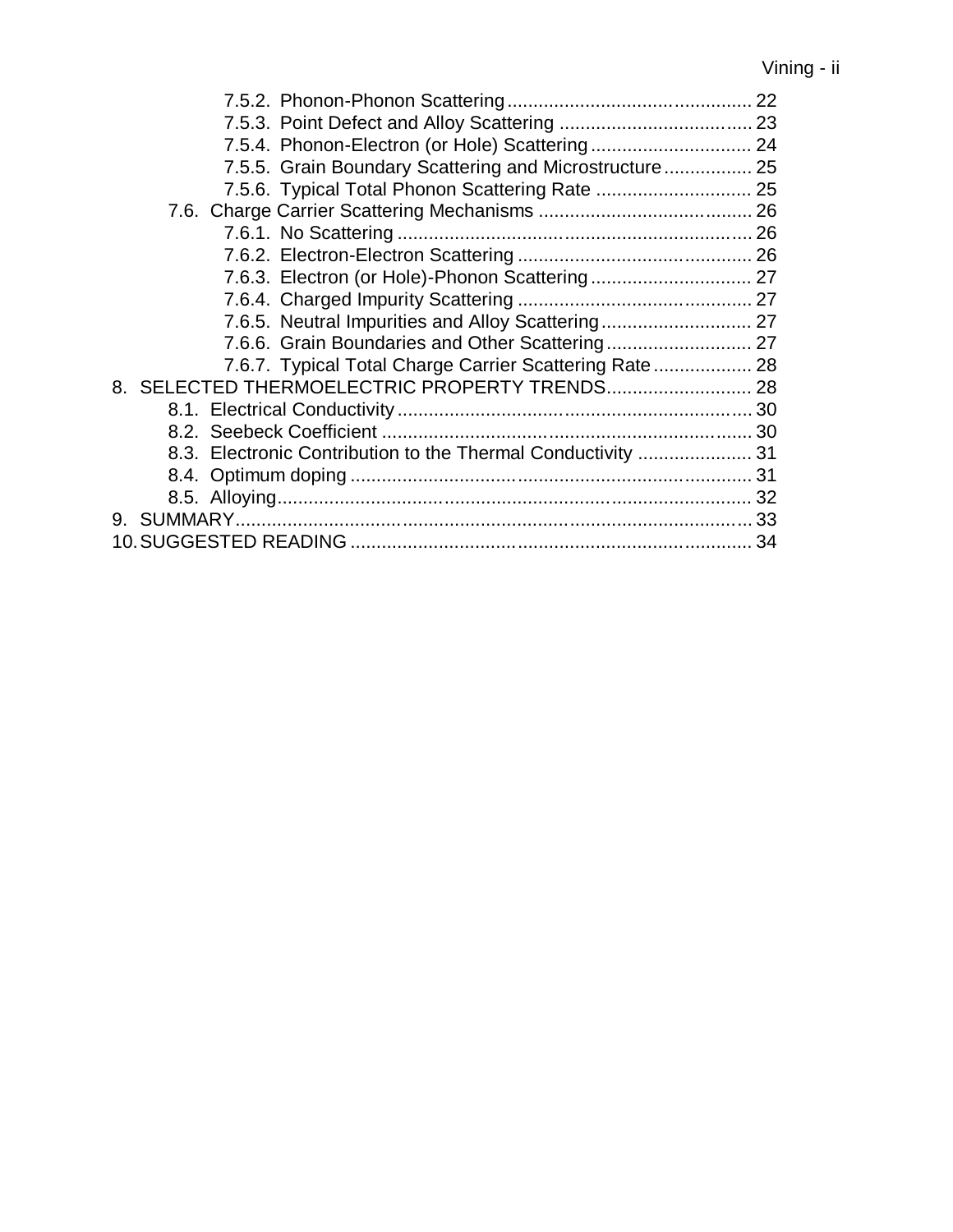# **LECTURE 2**

# **THERMOELECTRIC FUNDAMENTALS AND PHYSICAL PHENOMENA**

#### Cronin B. Vining

# *Jet Propulsion Laboratory/California Institute of Technology*

#### 1. INTRODUCTION

This portion of the course describes the physical origins of thermoelectric effects in solids. Key concepts and physical principles governing thermoelectric phenomena are discussed and concepts, rather than equations, are emphasized. The intent is to present the vocabulary in a straightforward form so that people from diverse backgrounds, from materials scientists to systems engineers, can communicate with a common language.

A full appreciation of the science of thermoelectricity requires some understanding of a great many disciplines. Equilibrium thermodynamics, non equilibrium thermodynamics, quantum mechanics, statistical mechanics, transport theory, crystallography and solid state physics are all needed to understand the physics of thermoelectric phenomena. Clearly, a single lecture cannot hope to cover all of the important material. Also, some people will require only a conceptual overview, while others may need a much more detailed discussion. Therefore, this lecture will provide an overview of some of the main concepts which, combined with the suggested reading list, may provide a reasonable basis for a self-study course suitable for even a relatively advanced understanding.

The first lecture in this course provided an introduction to thermoelectricity and the basic ideas are familiar to any specialist in the field. Still, some discussion of the commonly used terms is useful to provide a common language for further discussions. First, the term "thermoelectric" itself implies that both thermal and electrical phenomena are involved. While the term can be used in a more general context, for the purposes of this lecture it refers specifically to effects wh ich occur in solids.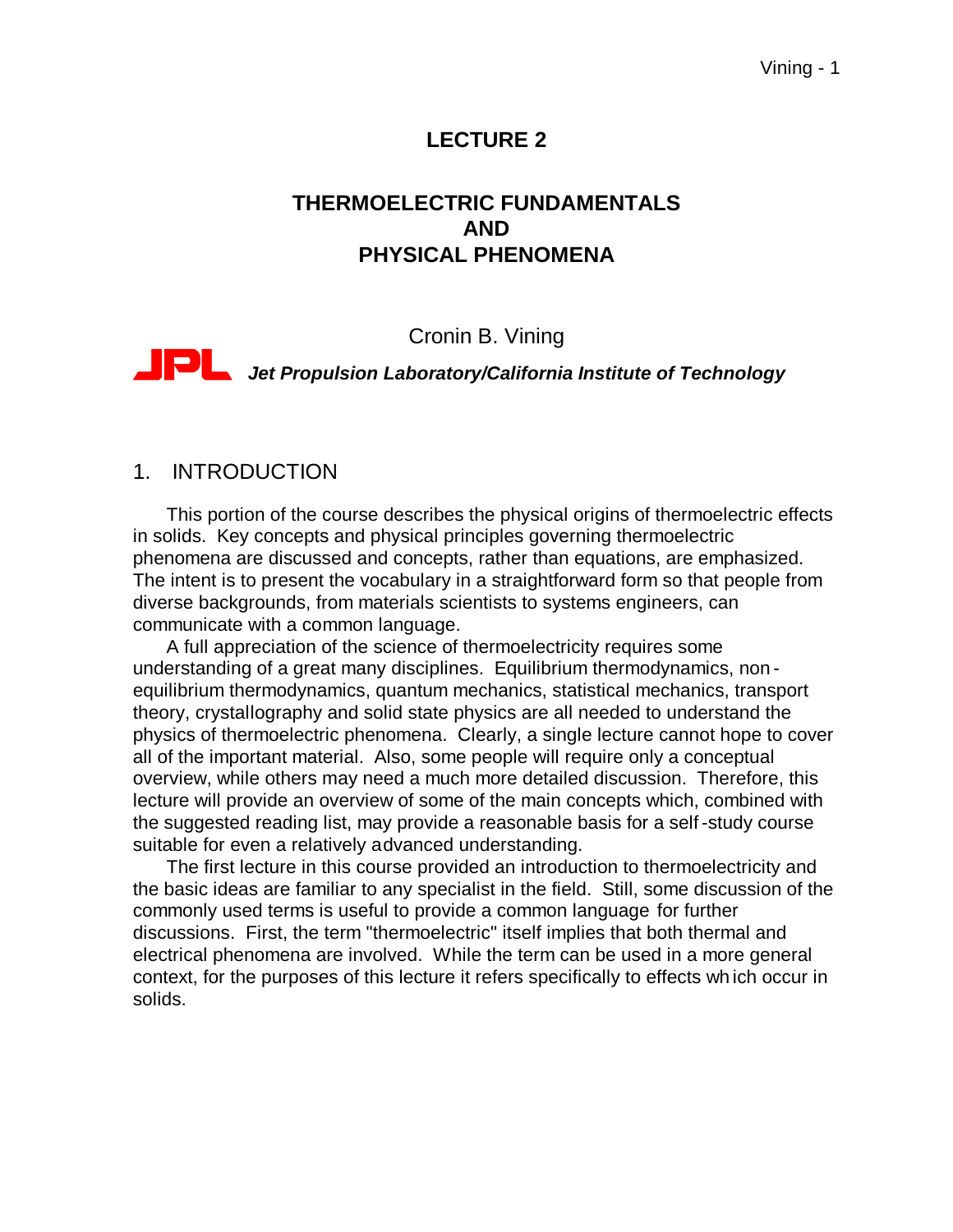#### 2. THERMOELECTRIC MATERIAL

The term "Thermoelectric Material" is usually understood to refer to a material which exhibits substantial thermoelectric effects. Neglecting superconductors for the moment, every material exhibits *some* thermoelectric effects. Although the best electrical conductors are perhaps 20 orders of magnitude better than the best electrical insulators at conducting electricity, all materials conduct to some extent. Similarly, all materials conduct heat to some extent. It should be no surprise, therefore, to find that all materials also generate a thermal EMF.

### 3. PHENOMENOLOGY

In order to really understand the origins of these effects, however, a certain amount of background is required. The following sections attempt to outline the essential points of thermoelectric phenomena, starting from the most fundamental concepts of heat and charge and finishing with much more advanced topics such as the Boltzmann equation and scattering mechanisms. The emphasis, however, is on the concepts involved and relatively few equations are employed.

### 3.1. Heat, Temperature and Thermal Equilibrium

The concepts of heat, temperature and thermal equilibrium are among the most fundamental and important concepts in science. Two isolated ob jects are said to be in *thermal equilibrium* if nothing happens when they are brought into contact with each other. It is an *experimental fact* that any other object which is shown to be in thermal equilibrium with one of the first two objects will also be in thermal equilibrium with the other. This intuitively appealing result is the so-called *Zeroth Law of Thermodynamics* and is the basis for the establishment of a *temperature* scale. Objects in thermal equilibrium are said to be at the same temperature.

Isolated objects at different temperatures, if brought into contact with each other, will exchange energy in an attempt to establish thermal equilibrium. This too is an *experimental fact* and we call the energy exchanged *heat*. Any *work* performed during this process is equal to the difference between the heat lost by one object and gained by the other object. This is the *First Law of Thermodynamics*, i.e. energy is always conserved.

#### 3.2. Charge, Potential and Electrical Equilibrium

The concepts of electrical charge and electrical potential are also very fundamental. Material objects are composed of *positive and negative charges*. Opposite charges attract and like charges repel each other. These are *experimental facts*. Material objects may be said to be in *electrical equilibrium* if there is no exchange of charge when they are brought into contact with each other. Such objects are said to have the same *electrical potential*.

Objects with different electrical potentials, if brought into contact with each other , will exchange charge in an attempt to establish electrical equilibrium. For this reason, most bulk materials have either zero or only a very small net electrical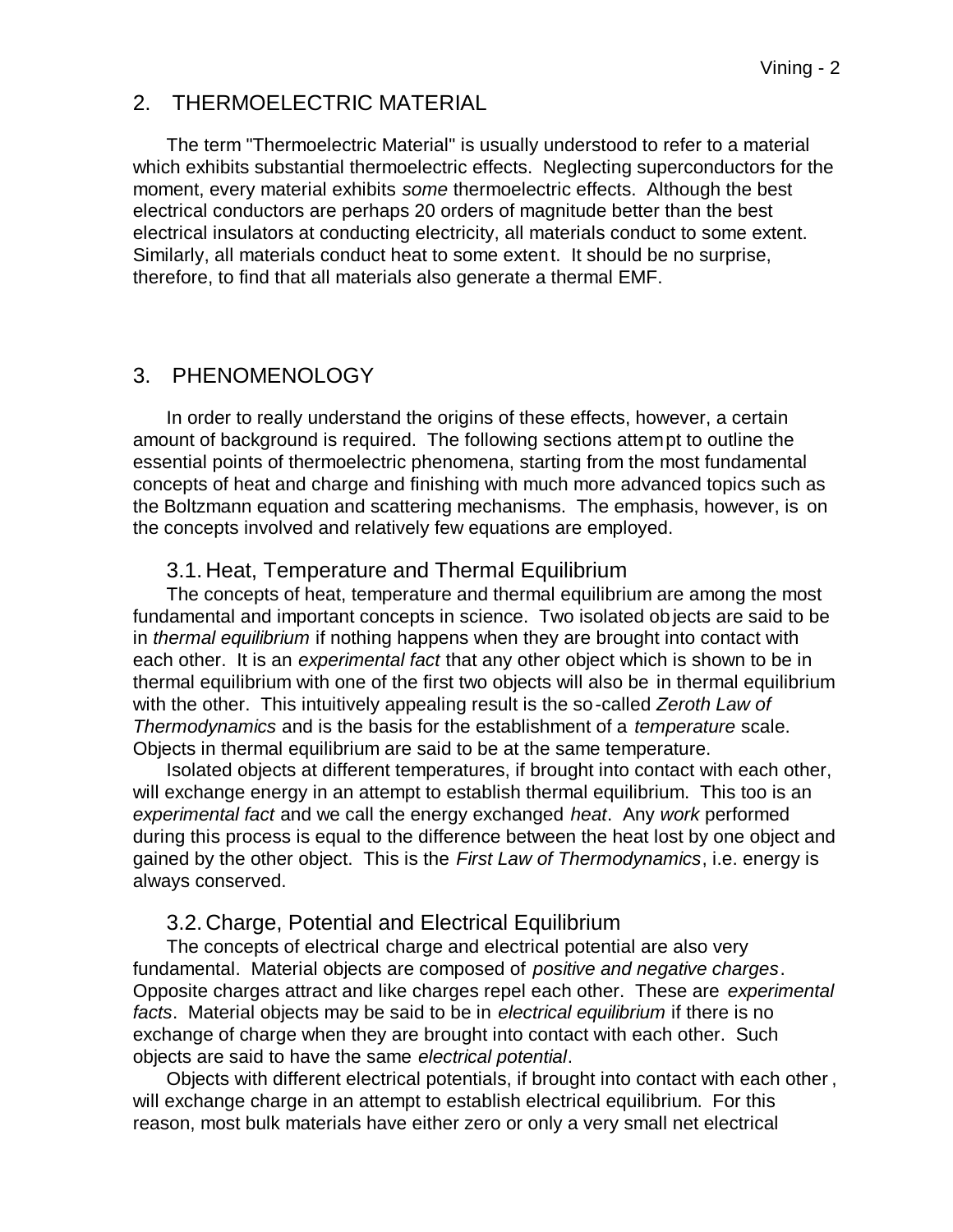charge. The unit for electrical charge is the Coulomb and the unit for electrical potential is the Volt. As a consequence of the exchange of charge there is also an exchange energy which we call *work*. Exchange of one Coulomb of electrical charge through a potential of one Volt results in the exchange of one Joule of work.

#### 3.3. Currents, Forces and Equal Treatment

An electrical current is the quantity of electrical charges which passes through a boundary (either a real or an imaginary boundary) each second. An electrical force is related to the change in electrical potential per unit of distan ce, i.e. the electrical gradient.

Similarly, a heat current is the quantity of heat which passes through a boundary each second. And by analogy a "thermal force" is related to the change in temperature per unit distance, i.e. the temperature gradient.

The thermal and electrical properties have been described above in a manner intended to emphasize the importance of treating both phenomena on an equal footing. Each thermal property has an analogous electrical property, as illustrated in Table 1.

Table 1 Correspondence Between Thermal and Electrical Quantities.

|                      | <b>Thermal</b>              | <b>Electrical</b>             | Type                |
|----------------------|-----------------------------|-------------------------------|---------------------|
| <b>Quantity</b>      | Heat                        | Charge                        | Reversible          |
| <b>Potential</b>     | Temperature                 | Potential                     | Reversible          |
| <b>Current Type</b>  | <b>Heat Current</b>         | <b>Electrical Current</b>     | <b>Irreversible</b> |
| <b>Driving Force</b> | <b>Potential Difference</b> | <b>Temperature Difference</b> | Irreversible        |

#### 3.4. Irreversible versus Reversible Thermodynamics

The term "dynamics" often implies some type of motion or change with time. In the word "*thermodynamics*" the term refers to changes in properties with temperature (or heat) and in fact any changes in time are *assumed* to be negligible. If an object changes from one thermal (and electrical) equilibrium state to another, thermodynamic principles can be used to study the change in the object's properties from before the change to after.

But thermodynamics can say nothing about the rate of change. If two objects are in contact, thermodynamics tells us that heat will leave the hotter object and enter the colder one, but it cannot tell us how fast this process will occur. Proc esses which occur at a non-zero rate between two objects not in thermal (or electrical) equilibrium are beyond the scope of thermodynamics alone. Such processes are the subject of *irreversible thermodynamics* (also called *non-equilibrium thermodynamics*).

When electrical potential differences or temperature differences become large enough to cause significant electrical currents or heat currents, factors beyond ordinary thermodynamics must be considered. Since thermoelectric effects inherently involve significant forces and/or currents, *all thermoelectric effects are beyond thermodynamics*.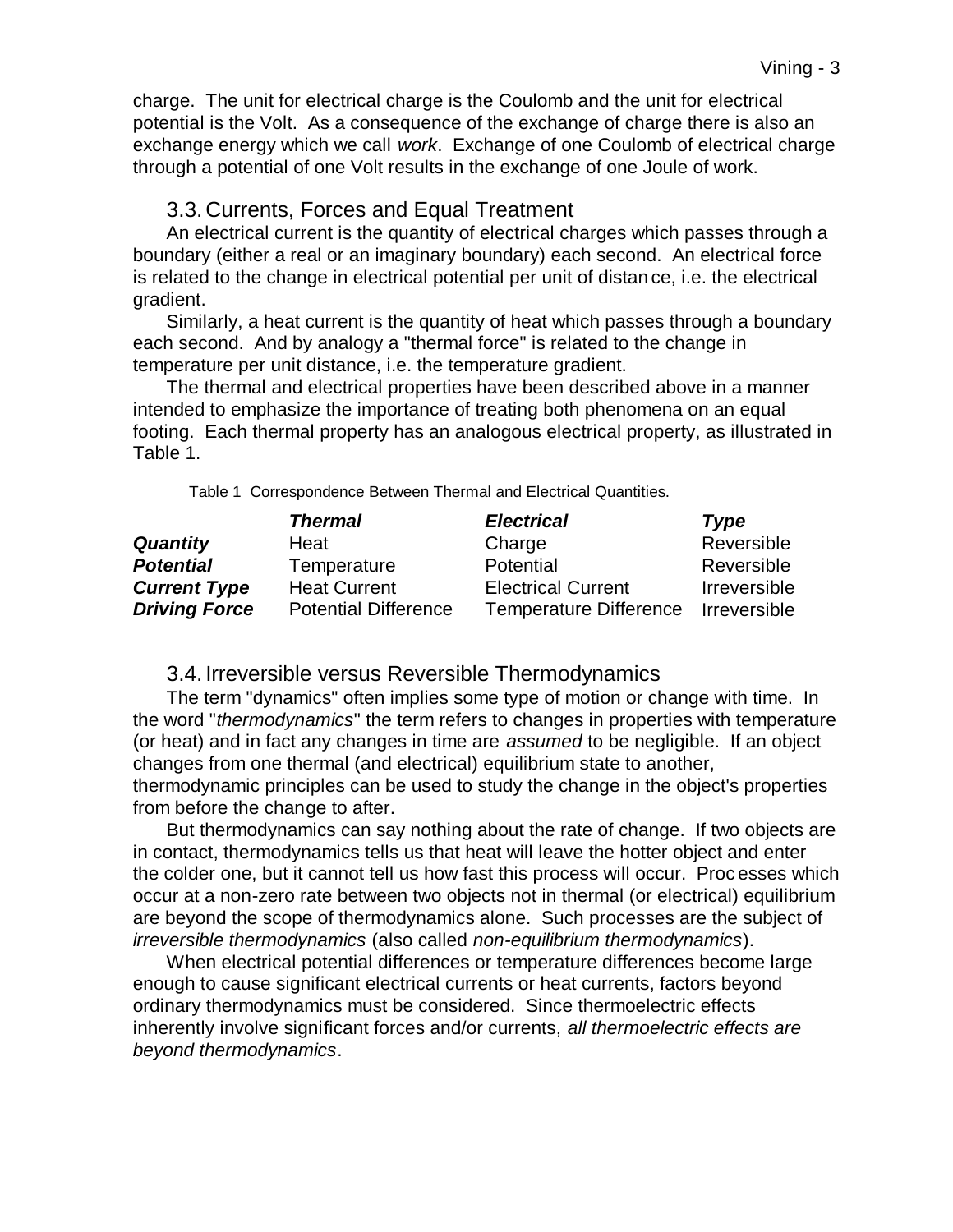#### 3.5.Ohm's Law and Linear Response

Ohm's law says that the electrical current will be proportional to the electrical force and the proportionality coefficient is called the electrical conductivity. Ohm's law is just one example of a "*linear response."* The term implies only that one quantity changes linearly "in response to" a change of another quantity. For virtually all thermoelectric problems of interest, linear response is an excellent approximation and each of the thermoelectric properties may be defined by simple equations similar to Ohm's Law, as shown in Table 2.

Table 2 Definitions of Transport Coefficients of Interest in Thermoelectricity.

| <b>Thermoelectric Property</b> | <b>Definition</b>       | <b>Under Condition</b> | Type          |
|--------------------------------|-------------------------|------------------------|---------------|
| <b>Electrical Conductivity</b> | $i = \sigma E$          | $\nabla T=0$           | <b>Direct</b> |
| <b>Thermal Conductivity</b>    | $Q = -\lambda \nabla T$ | $i=0$                  | <b>Direct</b> |
| <b>Seebeck Coefficient</b>     | $E = \alpha \nabla T$   | $i=0$                  | Cross         |
| <b>Peltier Coefficient</b>     | $Q = \prod_i$           | $\nabla T = 0$         | <b>Cross</b>  |

The first relation connects the electrical current to the electrical force while the second relation connects the thermal current to the thermal force. The electrical and thermal conductivities are therefore called *direct effects* since they connect currents with the related force. The electrical conductivity indicates how well a material conducts electricity and the thermal conductivity indicates how well a material conducts heat.

The Seebeck and Peltier coefficients, however, are called *cross effects* since they connect an electrical response to a thermal force or a thermal current to an electrical current. The cross effects are the basis for utilizing thermoelectric materials for energy conversion applications. The Seebeck coefficient indicates how large a voltage a material generates in a temperature gradient and the Peltier coefficient indicates how much heat passes through a material for a given current.

# 3.6.Equal Treatment Revisited

The definitions of the thermoelectric coefficients, given above, are historical and were defined for experimental convenience. Zero electrical current or zero temperature gradient are relatively easy to achieve experimentally. Linear response coefficients could also be defined under conditions of zero heat current or zero electrical gradient, but such conditions are much more difficult to control experimentally.

In order to include the cross effects into the currents under arbitrary gradients, we need to add the effects together:

| $i = \sigma(E - \alpha \nabla T)$ , and | (1) |
|-----------------------------------------|-----|
| $Q = \Pi i - \lambda \nabla T$          | (2) |

These expressions are perfectly correct and often convenient to use, but they are not symmetrical and in order to treat everything equally it may be preferred to re write the expressions as: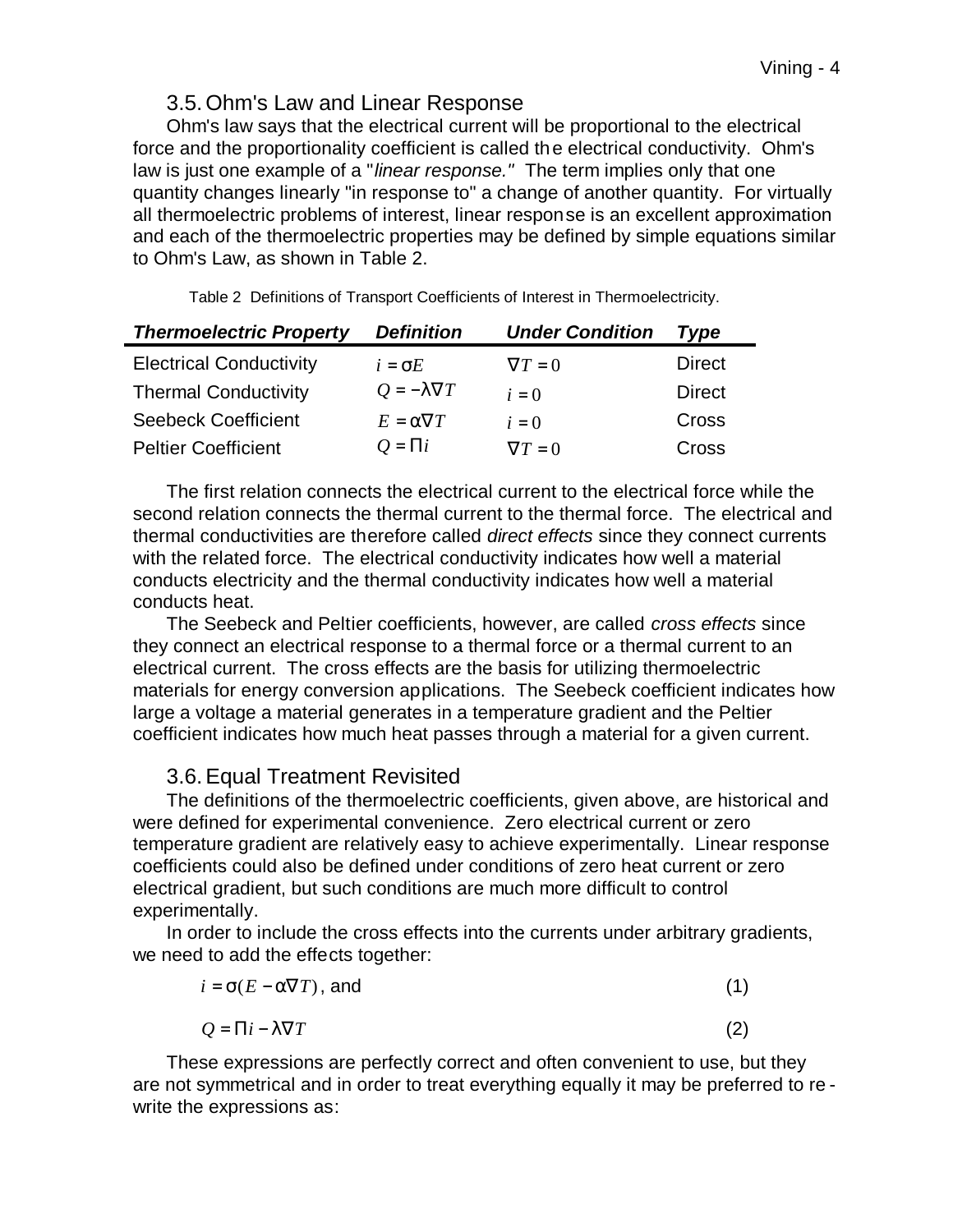| $i = \sigma E + \sigma \alpha (-\nabla T)$ , and | (3) |
|--------------------------------------------------|-----|
|                                                  |     |

 $Q = \sigma \Pi E + \lambda (-\nabla T)$  (4)

In this form, the expressions represent a generalization of Ohm's Law. In general a force (such as *E* or -∇T) can generate a current (such as *i* or *Q*).

Lord Kelvin first suggested that the Peltier coefficient and the Seebeck coefficient had a definite relationship:  $\Pi = \alpha T$ . While Kelvin's relationship is correct, his derivation was incorrect since it was based on purely thermodynamic arguments. Not until 1931 did Onsager derive this relationship (and indeed a wide variety of other cross-effect relationships) correctly, using a technique based on thermal fluctuations. This result shows that the Seebeck and Peltier effects are not really independent effects, but more accurately are both manifestations of the same thing. This unification is comparable to the development of Maxwell's equations, which show that electricity and magnetism are really just distinct manifestations of a single electromagnetism.

#### 3.7.A Note on the Thompson Coefficient

In addition to the Seebeck and Peltier effects, it is sometimes asserted that there is a third effect, called the Thompson effect. This effect asserts that when an electrical current flows through a material which is also subject to a temperature gradient that heat is generated at a rate proportional to the electrical current and also proportional to the temperature gradient, thus

$$
\dot{Q}_{Thompson} = \tau i (-\nabla T) \tag{5}
$$

where  $\tau$  is the Thompson coefficient.

The total rate of heat generation *within* the material is then given by the sum of three terms: 1)  $i^2 \rho$ , the Joule heating, 2)  $-\nabla [I(-\nabla T)]$ , the rate that heat is conducted into the material, and 3)  $\tau i(-\nabla T)$ , the Thompson heat:

$$
\dot{Q}_{Total} = i^2 \rho - \nabla [\lambda(-\nabla T)] + \tau i(-\nabla T)
$$
\n(6)

This, in fact, is just the usual heat balance equation. Thompson (who later was named Lord Kelvin) was able to show that the coefficient  $\tau$  was related to the temperature dependence of the Seebeck coefficient:

$$
\tau = T \frac{d\alpha}{dT}.
$$
 (7)

Basically, the Thompson effect represents the heat generated (or absorbed) due to the fact that the Peltier heat changes with temperature. This result can be derived from the usual thermoelectric expressions (1) and (2) given above.

In experimental analysis and device design, some care must be exercised to account for the Thompson effect. A consistent approach must be taken. If the analysis ignores the temperature dependence of the Seebeck coefficient, an the Thompson term may need to be added explicitly to get the correct heat balance. On the other hand, modern analysis techniques such as finite-element thermal models can often account explicitly for the temperature dependence of the transport coefficients and in this case explicit addition of a Thompson term could cause a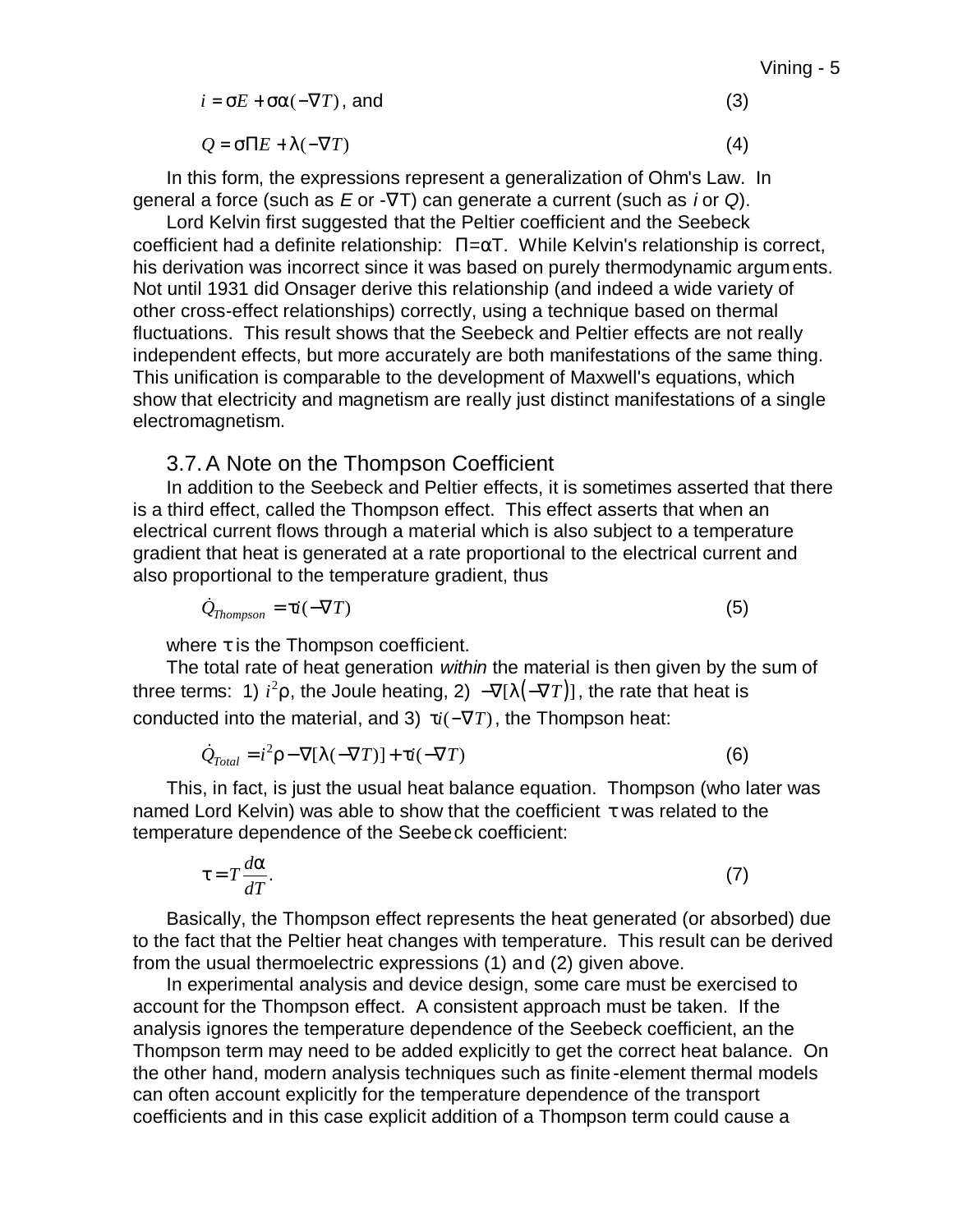double-counting effect in the heat balance, since the entire effect is already contained in the basic equations.

In reality there is only one thermo-electric cross effect and the Seebeck, Peltier and Thompson effects are merely manifestations of the same basic phenomena.

#### 4. THERMOELECTRIC THEORY OF SOLIDS

Up to this point, we have only described the phenomena of thermoelectric effects. Virtually all materials exhibit currents which respond linearly to applied forces. The only real question which varies widely from material to material is the particular values of the thermoelectric coefficients σ, λ and α. A notable exception is superconducting materials which may not be described in this way at all. For *superconducting* materials, electrical currents may flow *with no driving force at all*. Ohm's law fails entirely in this case and superconducting materials are therefore entirely beyond the scope of the present discussion.

But what is it about a material which determines the transport coefficients? Why are some materials good conductors and others bad? Under what conditions is the Seebeck or thermal conductivity large or small?

To address these questions we need a theory of solids which can connect the structure and makeup of solids to the thermoelectric properties. This is an ambitious task, so in order to be definite most of the remaining discussion will actually apply to a kind of idealized material and many approximations will be assumed. Nevertheless, the concepts depicted are generally well established and the overall picture is useful as a starting point, even if it does not tell the whole story.

A solid material is made up of a collection of atoms. The ideal theory would be able to take as input the geometrical arrangement and type of atoms and predict all the important properties. In principle, modern solid state theory is capable of doing exactly this and in a few special cases these so-called "first-principle" calculations are remarkably accurate. For most real materials of interest, however, the calculations are far too complex to perform reliably, even though all the fundamental principles are well known. An analogy can be made to complex games such as chess or go or shogi, where all the fundamental rules are well known but completely accurate play is seldom achieved.

# 5. CRYSTALS

We will consider crystalline materials with a definite arrangement of atoms. Figure 1 shows a two of the simpler crystal structures. Each atom has a definite geometrical relationship to all of the atoms around it.

It is traditional to make a distinction between the properties of the *lattice* and the properties of the *electrons*. The lattice refers to the positions of the atoms themselves. The atoms are not stationary, but the are considered to move only very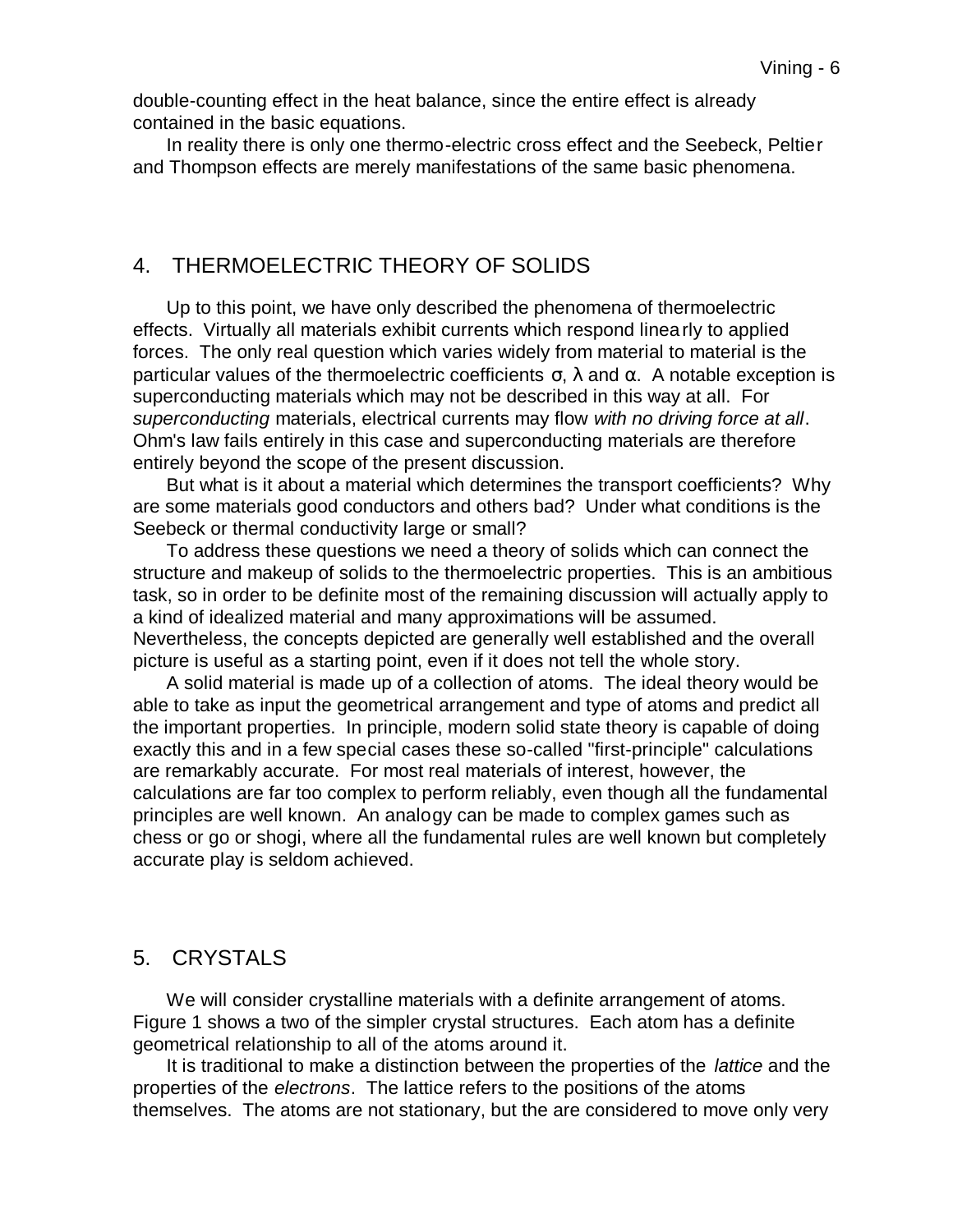slightly compared to the distances between the atoms. This is to say that they vibrate about their average position, but the do not move throughout the crystal. We will neglect here any larger motions which atoms might make in real materials.

Most of the electrons are considered to be localized, always remaining associated with the same particular atom. Localized electrons do not carry any current, even when a force is applied, and may be considered to be part of the lattice. Some of the electrons, however, are essentially "free" and will move throughout the solid. It is these "free" electrons which determine the ability of a material to carry an electrical current.



Fig. 1 Diamond (a) and Sodium Chloride (b) Crystal Structures. Si and Ge form with the Diamond Crystal Structure, in which Case all the Atoms are Identical. PbTe and PbSe Occur in the Sodium Chloride Crystal Structure.

It is customary and usually convenient to speak of the properties of the lattice and the properties of the electrons (taken to mean the free electrons), but this division of properties is somewhat artificial. Sometimes it is important to remember that the lattice influences the behavior of the electrons and the electrons influence the behavior of the lattice. At the minimum, it is important to treat both systems on an equal footing for a reliable description of thermoelectric effects.

### 6. THE IDEAL MATERIAL IN EQUILIBRIUM

This section will describe an ideal crystal in thermal equilibrium. First the lattice and then the charge carriers will be discussed. Keep in mind that this is just the beginning. At this point there are no net forces and no net currents in the solid.

The next section will generalize these concepts to the case when there are net forces and net currents in the solid.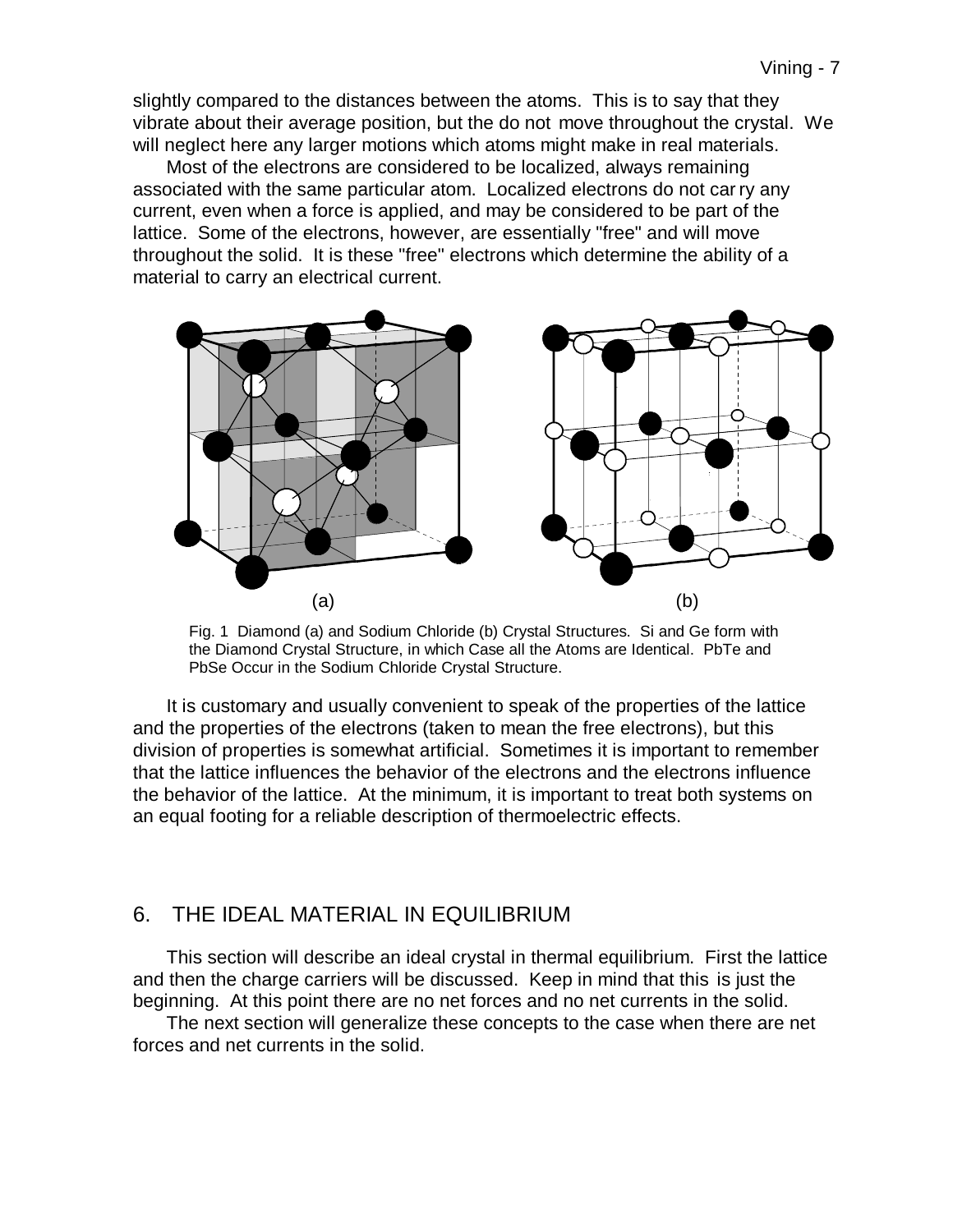#### 6.1.The Lattice and Phonons

#### 6.1.1. Main Features

Many of the main features of a lattice may be illustrated by a simple mass and spring model where the atoms are represented as point masses and the bonding between the atoms is represented by very small springs:



Fig. 2 Mass and Spring Model for a One-Dimensional Crystal of Ions (Represented by the Masses) Held in Place by Bonds (Represented by the Springs). Two Possible Types of Disturbances from Equilibrium are Represented by the Transverse and Longitudinal Phonons Shown.

In the undisturbed lattice (at top in Figure 2) the atoms would be regularly spaced apart with a distance corresponding to a unit cell repeat distance. In fact the atoms will vibrate about their equilibrium positions due to thermal agitation. T his motion is not entirely random, however, since the movement of one atom stretches or compresses the springs connecting it to neighboring atoms.

Vibrations, even if initiated at a single atom, will propagate throughout the crystal. Rather than describing the vibrations of the each atom individually, it has been found to be both more convenient and more accurate to speak about regular, sinusoidal disturbances of entire groups of atoms, as suggested by the middle and lower portions of Figure 2. Such a sinusoidal disturbance is called a *phonon*. The word phonon means "particle of sound" and is used because sound is precisely an elastic wave of compression and extension which propagates through a solid.

A solid with only a single phonon in it, therefore, would exhibit a particularly regular pattern of atomic displacements such as shown in the lower two portions of Figure 2. It can be shown, using mathematical techniques almost identical to ordinary Fourier analysis, that any configuration of atomic displacements - no matter how complex - can be accurately represented by an appropriate summation of many sinusoidal disturbances. Since a collection of phonons can represent *any possible*  configuration of disturbances from equilibrium, and since individual phonons represent particularly simple motions which actually do occur in solids, the phonon description has become the most common tool for describing the properties of solids.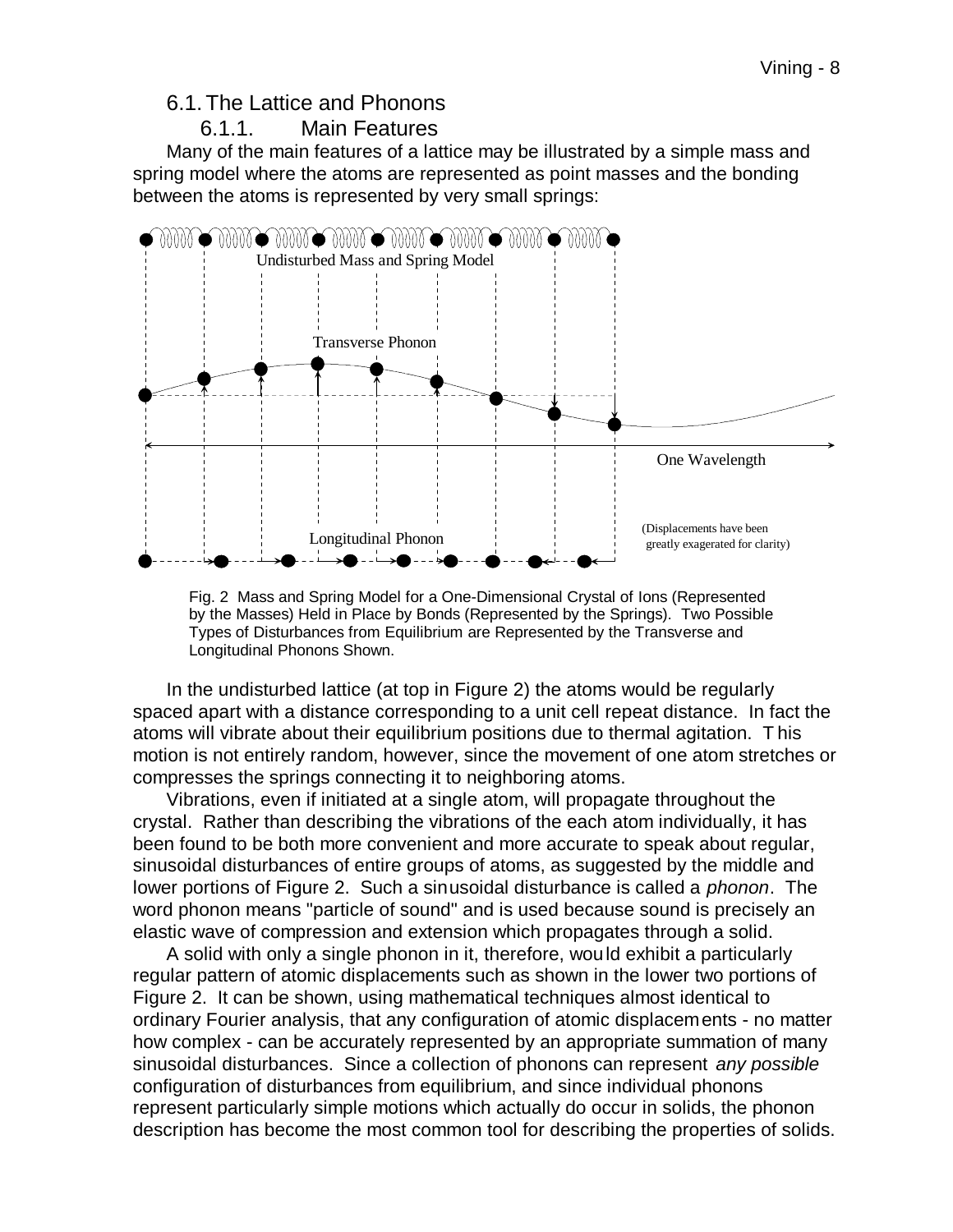There are several terms used to describe a phonon. First, each phonon has a characteristic wavelength, as shown in Figure 2. The phonon wavelength may be very long, but a wavelength less than the distance between the atoms does not make sense. A phonon represents a disturbance in the positions of the atoms, and there can be no disturbance where there are no atoms. So, the minimum wavelength (*l)* allowed is one interatomic distance (*a*).

Now, quantum mechanics tells us that a wave will carry a momentum given by *h*/ λ, where *h* is Plank's constant. This principle was first described by de Broglie and it is a very powerful concept indeed. Note that this momentum is not the same as the phonon velocity. It is common to speak of *phonon wavenumber* defined by *2p/l*. Since there is a minimum allowed wavelength, there is also a maximum allowed momentum (*h/a*) and a maximum allowed wavenumber (*2p/a*). Except for a factor related to Plank's constant, the *momentum* and *wavenumber* can be used interchangeably.

A crystal with a phonon in it must have a greater energy than a crystal without any phonons. Bonds are being stretched and atoms moved, so there is both kinetic and potential energy associated with each phonon. The energy associated with a single phonon is typically very small, representing only a fraction of an electron volt. As suggested in Figure 2, however, there may be several different types of atomic motion allowed for a given wavelength and in general each type of allowed motion will have a different amount of energy associated with it.

Each type of phonon travels through the crystal at a velocity characteristic of that type of phonon. "Velocity" refers to the speed of a crest of one of the waves shown in Figure 2. There may be several types of phonon with the same wavelength, each of which have different energies and different speeds. Indeed, some phonons hardly move at all and just represent a kind of standing wave.

There are two major issues to be determined regarding phonons: 1) what types of phonons are actually allowed in crystals (only two types are shown in Figure 2) and 2) which ones are actually present under the conditions of interest? If both questions are known, then one should be able to predict a wide variety of p roperties of the lattice.

### 6.1.2. Phonon Dispersion Relation

The first question (what phonons are allowed?) is a mechanics question. If the single-chain of masses and atoms shown in Figure 2 is not good enough, you simply work up a more accurate representation of the geometry using the full crystal structure (such as shown in Figure 1). Since the masses and distances are very small, quantum mechanics is required to get reasonable answers. It can be particularly difficult to accurately calculate the strength of the springs (i.e. the chemical bonds), but this has been done for many crystals. Calculations become more difficult as the crystal structure becomes complex.

The energies of the allowed phonons vary with the direction the phonon moves through the crystal and the momentum (or wavelength) of the phonon. Fortunately, individual phonons may be studied experimentally using neutron scattering techniques. Experimental energy/momentum relationships, called the *phonon dispersion relation*, can then be compared to the calculated relationships, such as shown for silicon in Figure 3. Thus, the allowed phonons may be determined rather precisely.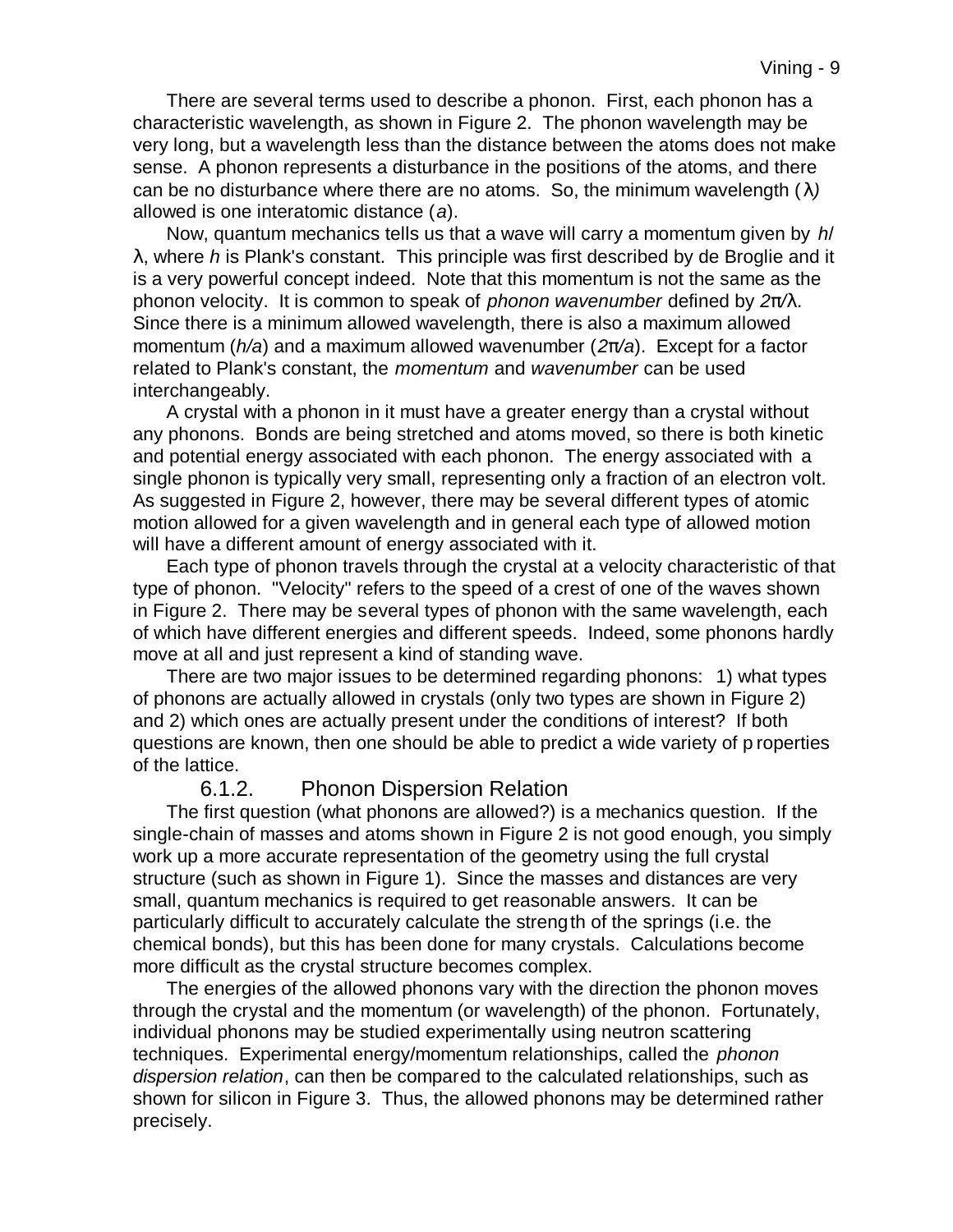Sometimes the full dispersion relation must be used, but very often a much simpler description is sufficient. The two most common models for how phonons move are the *Debye Model* and the *Einstein Model*, represented in Figure 4. In the Debye model phonons all have the same speed and have an energy which is directly proportional to the wavenumber (i.e. inversely proportional to the wavelength). The speed of these phonons is just the speed of sound through the solid. The term *acoustic phonon* is associated with this type of phonon to remind you that the acoustic (and elastic) properties of solids are associated with this type of vibration.



Fig. 3 Phonon Dispersion Relation (Energy as a Function of Momentum) for Silicon. Symbols are Experimental and Lines are Calculated. Note the Variation with Direction and that there are Several Different Branches (After Dolling<sup>1</sup>).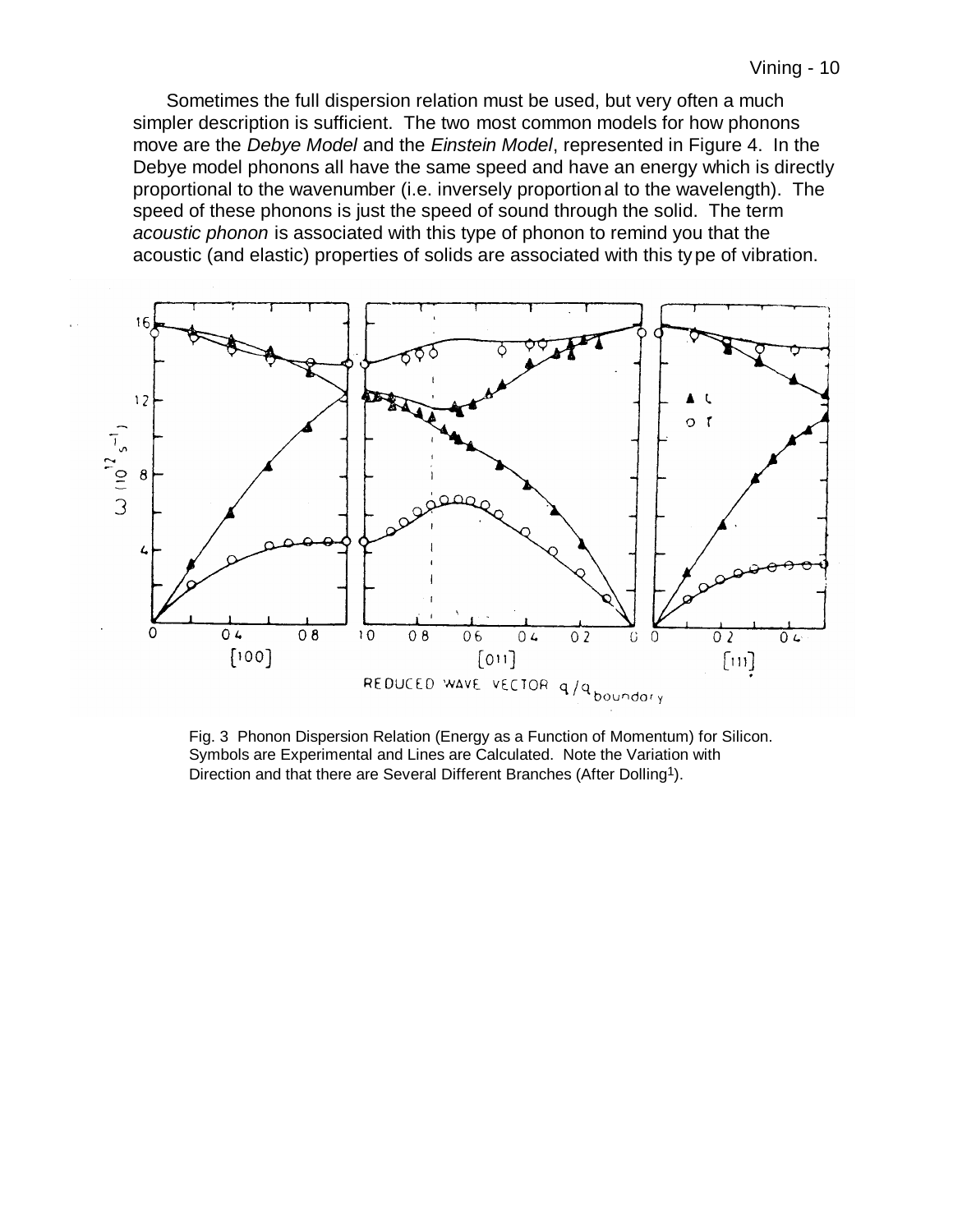

Fig. 4 Idealized Phonon Dispersion Relations for the Einstein and Debye Models of Lattice Vibrations.

A second model is the Einstein model, in which the phonons are considered to be standing still, which is to say that the crest of the vibration wave does not move through the crystal, but only oscillates back and forth. All phonons, in this ideal model, have exactly the same energy. Such a phonon is also called an *optical phonon* because in ionic crystals the standing wave vibrations of charged ions represents an oscillating electrical dipole which can interact with electromagnetic radiation. Many optical properties of solids are determined by interaction between light and these "optical phonons."

The phonons actually allowed in a real crystal (such as shown in Figure 3) seem to bear little resemblance to the idealized models shown in Figure 4. Nevertheless, careful use of the idealized models can often capture the essential features and provide surprisingly reliable estimates of many physical properties.

#### 6.1.3. Phonon Distribution: Equilibrium

The second question of interest was: which phonons are actually present? At low temperatures, the atoms clearly vibrate very little corresponding to very few phonons. Near the melting point of the solid, the atoms are vibrating very severely corresponding to very large numbers of all kinds of phonons. Fortunately, the number of each type of phonon present in equilibrium at a given temperature may be calculated using the well known *Bose-Einstein distribution* function. This is an application of *statistical mechanics*. Statistical mechanics provides a systematic framework for describing the properties of a system consisting of a large number of components. Little more is required in principle than a knowledge of wh ich energy levels are allowed (i.e. the dispersion relation). While the calculations can become quite complex, part of the power of statistical mechanics is that the techniques can handle both equilibrium and non-equilibrium conditions. Under non-equilibrium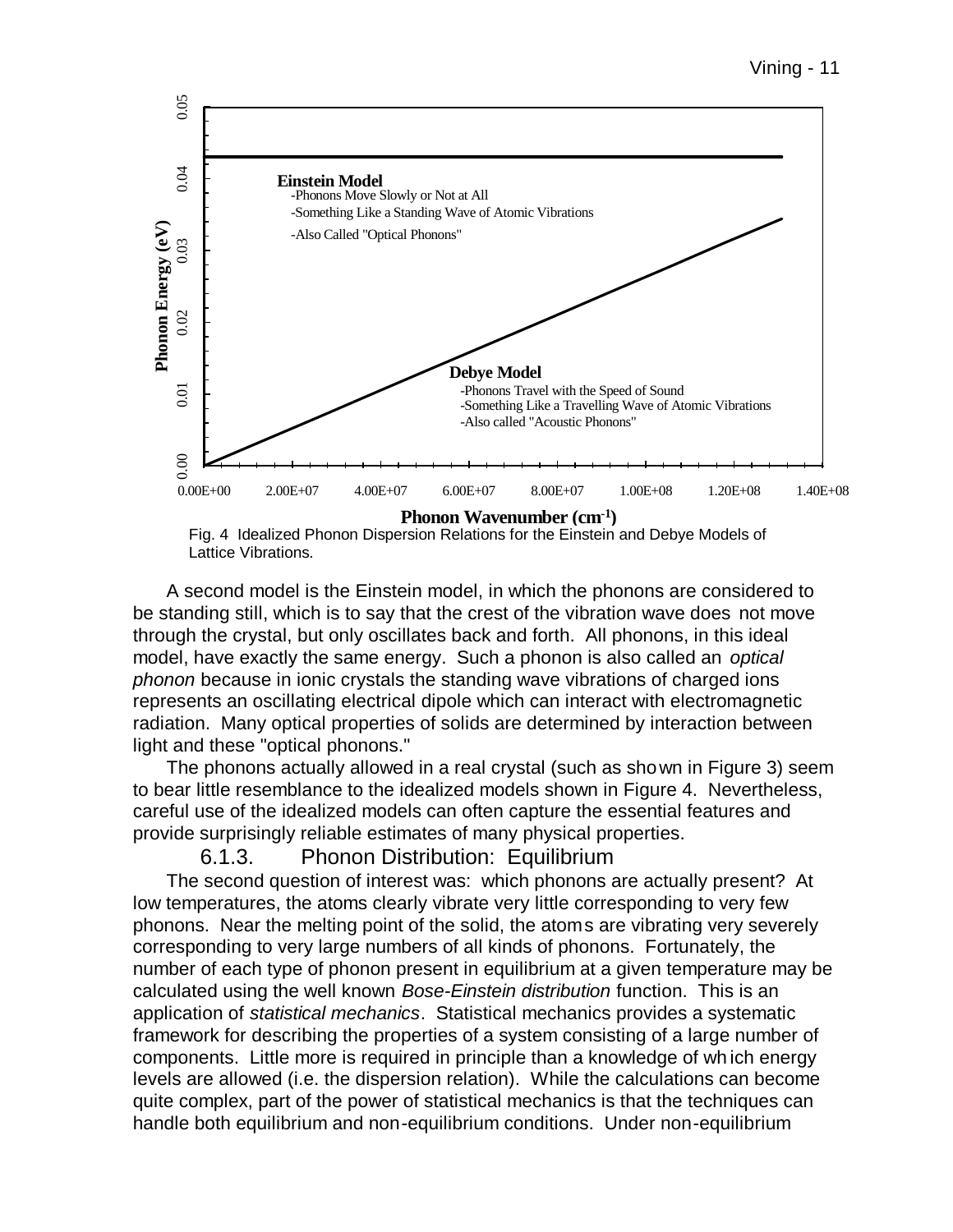conditions there is still a distribution function, but it is not quite the Bose -Einstein function.



Fig. 5 The Number of Phonons of a Particular Type and Particular Energy is Given, in Equilibrium, by the Bose-Einstein Distribution Function as Shown for Several Temperatures.

Do not be concerned that the distribution function calls for less than one phonon under many conditions. What, does it mean to have less than one phonon? This is a part of *statistical mechanics*, where properties are calculated as averages over large numbers of particles and long periods of time. Imagine that sometimes a phonon is present and sometimes it is not present, which is to say that phonons are constantly being created and destroyed.

#### 6.1.4. Statistical Mechanics: Calculating Properties

Now that we know which phonons are allowed (given by the *dispersion relation*) and which ones are expected to be present (given by the *distribution function*) we are in a position to calculate many properties of the crystal. The general procedure can become mathematically quite complex, but conceptually it is very simple and isi summarized in Table 3. First determine how much each type of phonon contributes to the property of interest, then multiply by the di stribution function to account for how many of each type of phonon are expected to be present and finally add up the contribution counting every type and wavelength of phonon allowed.

Table 3 Procedure for Calculating the Total Energy Associated with Phonons.

| <b>Total Property</b> | Sum over allowed types of | Sum over allowed Contribution of x Distribution |             |          |
|-----------------------|---------------------------|-------------------------------------------------|-------------|----------|
|                       | phonons, i                | wavenumber, k                                   | each phonon | Function |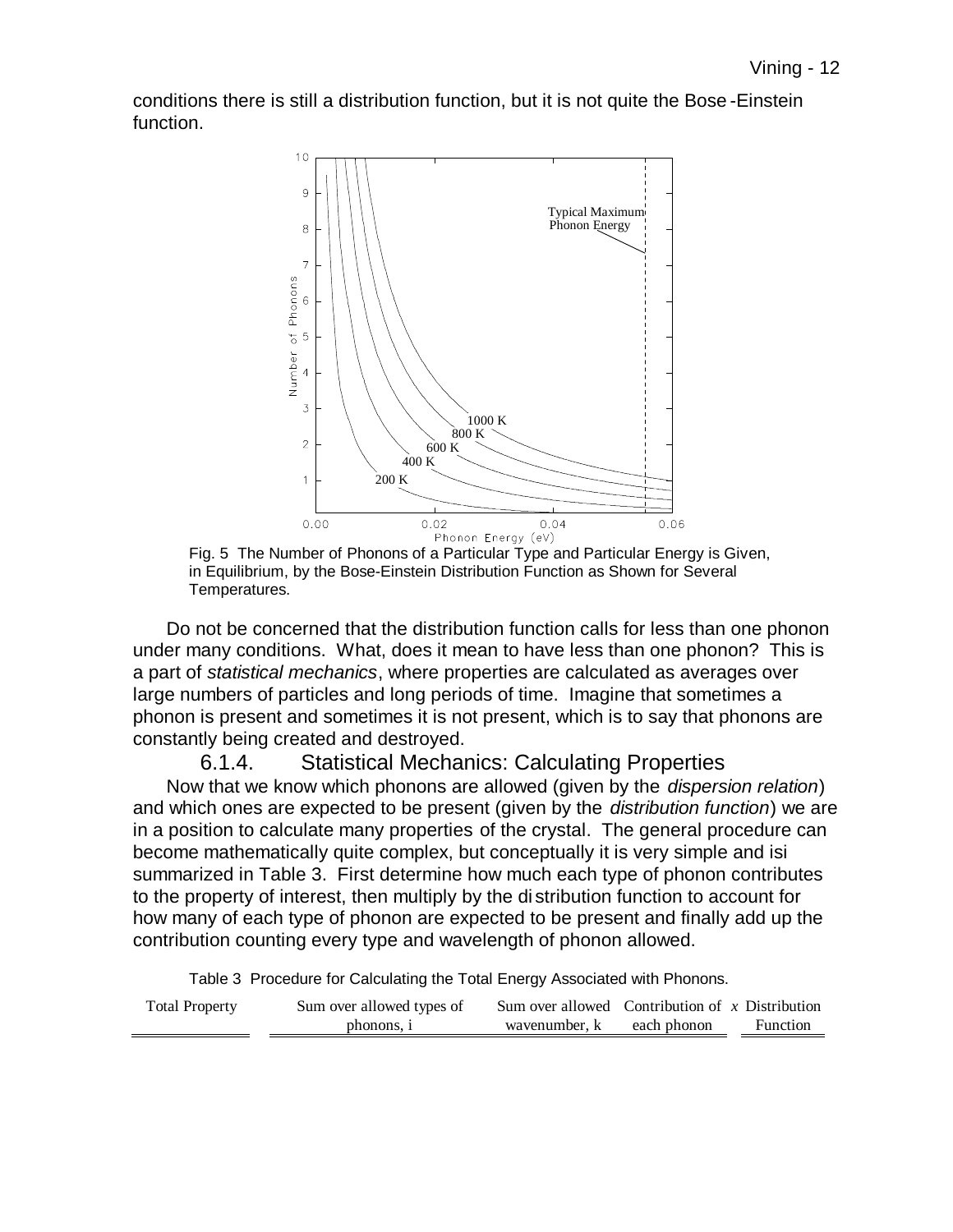|        | $i=1 \Rightarrow$ Longitudinal Acoustic                 |                 |                 |               |        |
|--------|---------------------------------------------------------|-----------------|-----------------|---------------|--------|
|        | $i=2 \implies$ Transverse Acoustic #1                   |                 |                 |               |        |
| Energy | $\overline{=}$ i=3 $\Rightarrow$ Transverse Acoustic #2 | $k \geq 0$      | $\epsilon(i,k)$ | $\mathcal{X}$ | N(i,k) |
|        | $i=4 \implies$ Optical #1                               | $k \leq 2\pi/a$ |                 |               |        |
|        | $i=5 \implies$ Optical #2                               |                 |                 |               |        |
|        | $i=6 \Rightarrow Etc.$                                  |                 |                 |               |        |

Properties other than the energy (such as heat current) may be evaluated using the same procedure and a variety of notations have been developed to make it easier to write down the expressions. Usually the summation over waven umbers is treated as an integral and in three dimensions the wavenumber becomes a *wavevector*, indicating not only the wavelength of the phonon but also the direction it is traveling through the crystal. Evaluation of such expressions (which we will not discuss here) can be very tedious, but writing them down is simple:

$$
E = \sum_{\text{phonon, }i} \left\{ \int_{\text{allowed }k} e(i,\vec{k}) \ d^3k \right\}.
$$
 (8)

#### 6.2. Charge Carriers

Up to this point we have described only a crystal with no charge carriers. Recall that an isolated atom has two types of electrons: an inner co re of electrons (corresponding to the number of electrons in the next-lighter noble gas) which are very tightly bound to the atom and an outer shell of less tightly bound electrons called the valence shell. If, in a solid, all of the outer shell electrons are exactly consumed in bonding, then there are no charge carriers at all. Such a material is called an electrical insulator and ideally has no electrical conductivity at all. Thermoelectric materials must have some charge carriers in order to exhibit electrical conduction phenomena.

#### 6.2.1. The Origin of Charge Carriers

Charge carriers can result from a variety of mechanisms. In a classical metal, one or more of the outer shell electrons are not localized in bonds between specific atoms, but are more or less free to move throughout the crystal. The alkalis (Na, K) and alkali earths (Li, Mg) are classic examples of simple metals.

Of more interest for thermoelectric energy conversion is the creation of charge carriers in insulators. Since insulators ideally have no charge carriers, any defects that are present can be said to be due to defects. Figure 6 illustrates the production of carriers by substitutional defects. When a host atom is replaced by an atom with more valence electrons than the host has, the extra electron is not needed for bonding and enters the next higher available energy state. There is some attraction between the negative electron and the positively charged donor atom left behind, but often the attraction is very weak and the electron is free to move throughout the crystal, much like the electrons in a metal.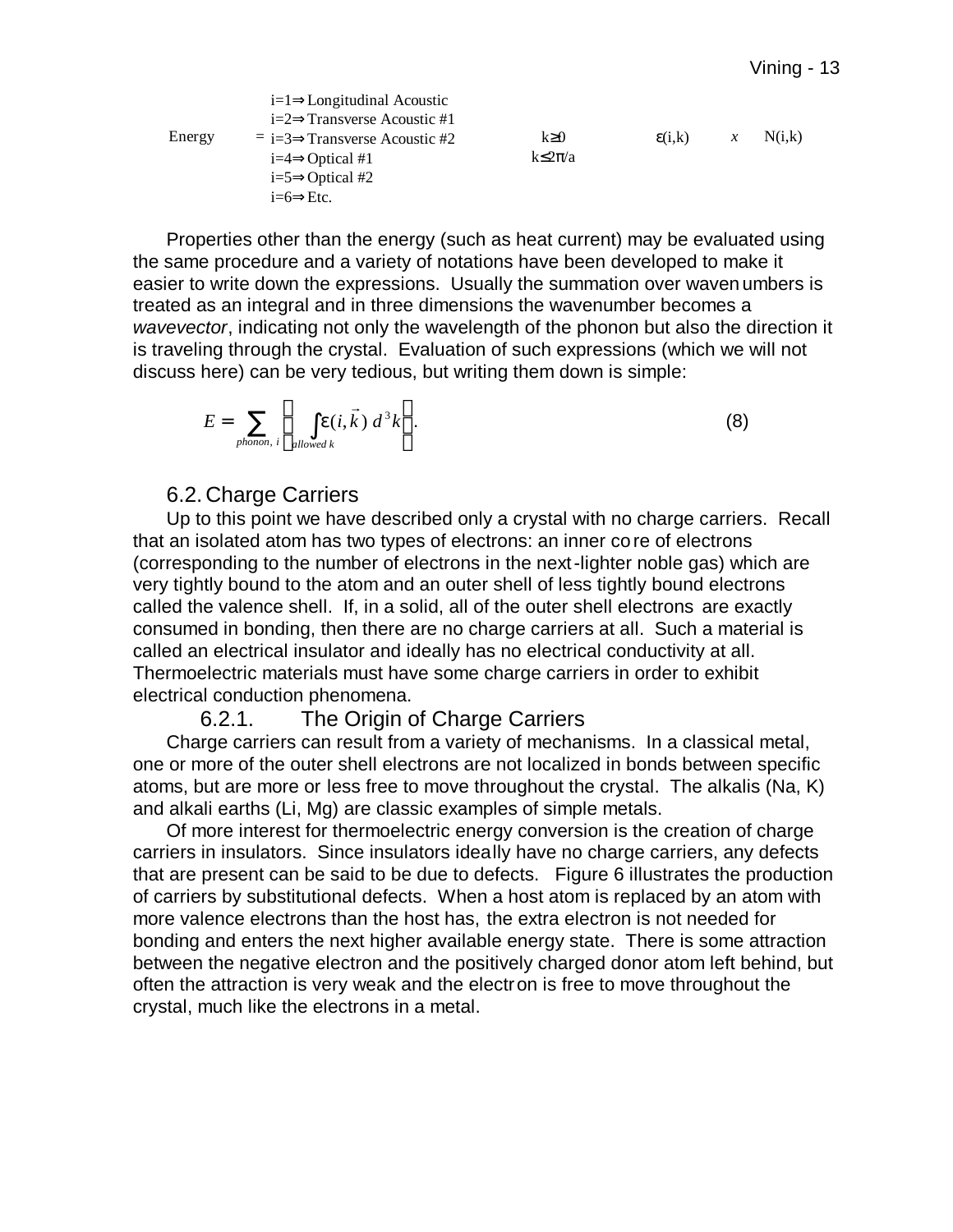

Fig. 6. Lattice Showing Atomic Substitutions by a Donor, Creating a Free Electron, and by an Acceptor, Creating a Free Hole.

When a host atom is replaced by an atom with fewer valence electrons than the host has, a bond is left one short of the ideal. This "shortage" is called a hole and there is some attraction between the hole and the negatively charged ion left behind, which is called an acceptor. The hole is literally the absence of an electron in one of the bonds and often the attraction is very weak, allowing the hole to move freely from bond to bond throughout the crystal.

Even in an otherwise perfect crystal, where all the bonds are exa ctly filled, electrons and holes are created thermally. A few electrons in the bonding states will occasionally acquire enough energy to leave the bonding state (leaving behind a hole) and enter one of the anti-bonding states (creating a free electron). These electron-hole pairs are constantly being created and destroyed.

There are several other mechanisms to create free charges or holes other than the simple substitution of dopants just described. Defects such as the absence of atoms (vacancies) or extra atoms occupying positions between the usual lattice sites (interstitials) can also create carriers. The precise origin of free charge carriers varies greatly from material to material and the control of doping levels is a major technical challenge beyond the scope of the present discussion.

#### 6.2.2. Charge Carriers as Waves

In the discussion of the lattice above, phonons were introduced as a convenient concept for describing atomic displacements. We also find a wave-like description convenient for the free charge carriers. Rather than imagining electrons as localized within a small region of space, the usual description in solids is to imagine electrons as waves with wavelengths longer than an interatomic distance.

In this case the amplitude of the wave does not represent atomic displacement at all, but instead the amplitude represents the charge density. More accurately, the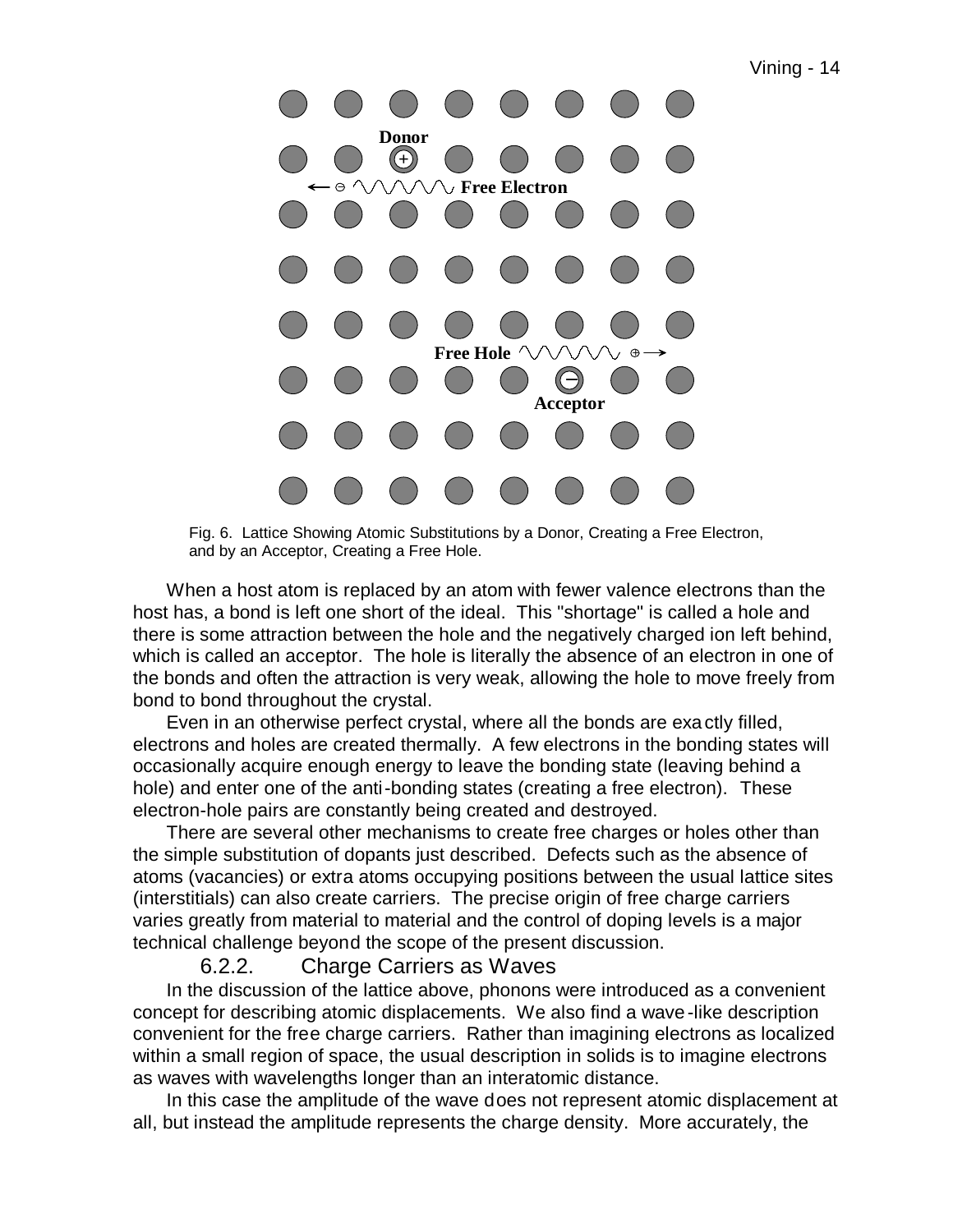amplitude of the wave represents the quantum mechanical probability of finding a charge at that position. And we assign to each charge carrier a wavevector (*k*), the direction of which indicates the direction of propagation of the wave and the amplitude of which (*k=2p/l)* is inversely proportional to the wavelength of the wave. As usual, quantum mechanics tells us that such a wave carries momentum, given by Plank's constant divided by the wavelength, *p=h/l*.

As with phonons, the wave-like description represents no loss of generality because any spatial distribution of charge carriers can be represented using an appropriate summation of waves. Just keep in mind that this concept is used for convenience, largely because the mathematics are simpler this way.

So, charge carriers are imagined as waves and, whatever their origin, there are two major issues to be determined: 1) what types of charge carriers are actually allowed in crystals and 2) which ones are actually present under the conditions of interest? Although the answers are different, the questions are the same ones asked about phonons above.

6.2.3. Electron Dispersion Relation: Electronic Energy Bands To answer the question regarding the allowed charge carriers, the concept of *energy bands* must be introduced. Isolated atoms have discrete energy levels which may be occupied by electrons or may be empty. When two atoms are brought together, these energy levels mix to some extent. All of the valence electrons are consumed by filling the new "molecular energy levels," the lowest energy levels being filled first. The energy levels below the energy of the isolated atoms are called bonding levels and the higher energy levels are called anti-bonding levels. It is important to note that there are just as many energy levels in the molecule as there were in the two original, isolated atoms. The allowed energies have shifted, but there is a correspondence in number of levels to the original atoms.

As more and more atoms are brought together, the atomic energy levels become more and more mixed, but each energy level in the original isolated atoms is still represented in the final energy state-scheme. The individual energy levels of the individual atoms, form bands of allowed energies in the final solid. This idea is represented schematically in Figure 7.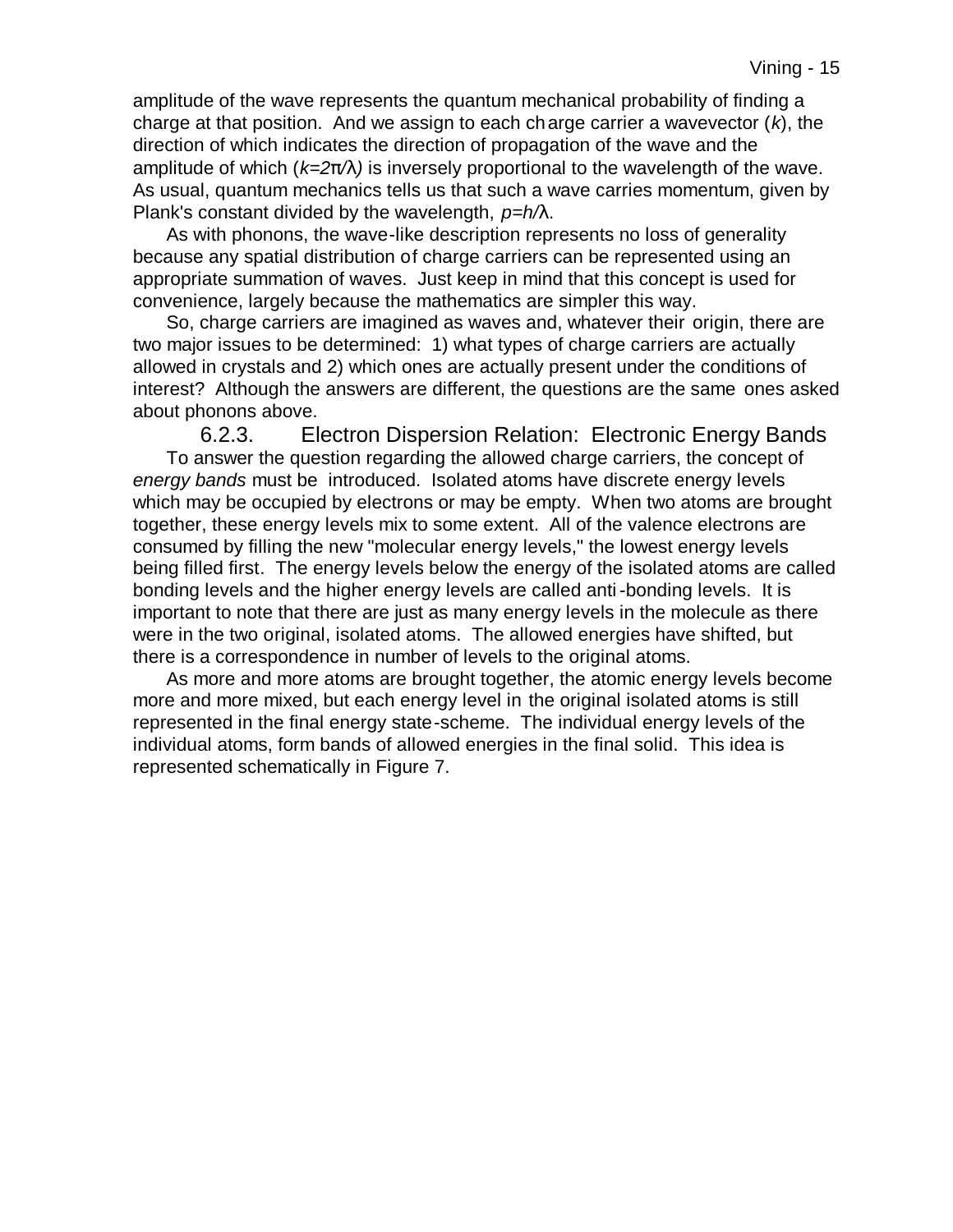

Fig. 7. Schematic Representation of Energy Levels in an Isolated Atom (a) and the Formation of Energy Bands from N such Atoms Brought Together into a Solid (After Ashcroft and Mermin).

Quantum mechanical techniques are required for calculating these energy bands. Conceptually, these calculations are not more difficult than calculating, say, the allowed energy levels of a hydrogen atom. The large number of atoms in a solid, however, means that the mathematics become considerably more complex and the number of energy levels to be calculated is as large as the number of atoms. A variety of techniques have been developed to perform these calculations, but they are beyond the present discussion.

Recall that there are several different types of phonons (longitudinal, t ransverse, etc.) and that the energy depends on both the wavevector and the type of phonon. So too with electrons, but each type of electron is called a band and the energy of the electron depends on both the wavevector and the band. The wavevector can point in any direction and can vary from a magnitude of *k=0* (corresponding to an infinite wavelength) up to *k=2p/a* (corresponding to a wavelength of one interatomic spacing). Figure 8 shows the full band structure for an alloy of 50% Si and 50% Ge, as an example.

This relationship between the allowed energy levels and the momentum of the electrons is called the charge carrier dispersion relation. The terms "band structure" and "dispersion relation" mean the same thing with regard to electrons. Fortunately, just as with phonons, simple approximations to the full band structure are usually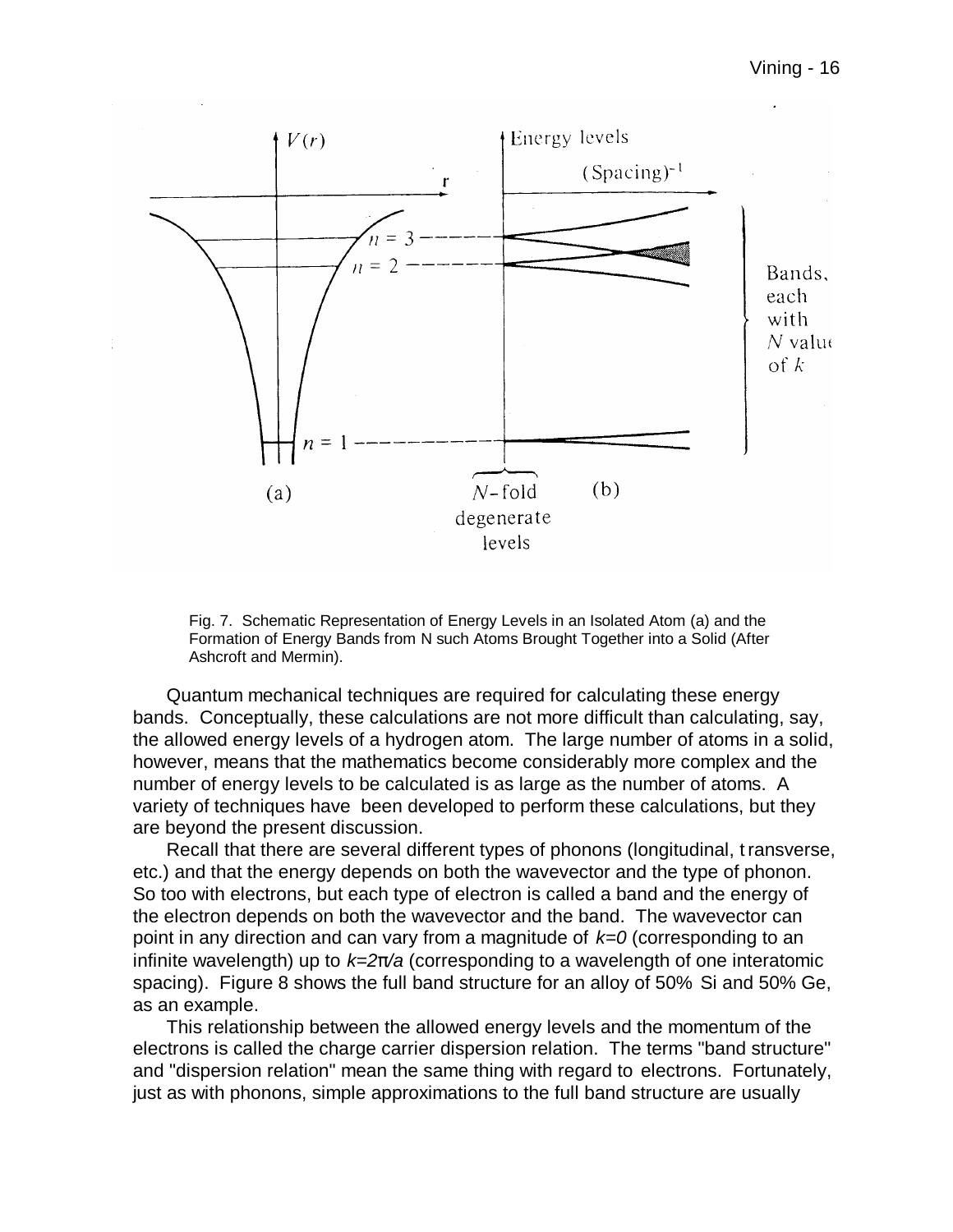sufficient. Often, only the energy states just above or just below the band gap are really important.



Fig. 8: Electronic Energy Band Structure Calculated for  $\text{Si}_{0.5}\text{Ge}_{0.5}$  (After Krishnamurthy and Sher<sup>2</sup>). The Energy Gap is Seen Between about -4 and -5 eV. States Below the Gap are FIlled and States Above the Gap are Empty, at Least in Undoped Material.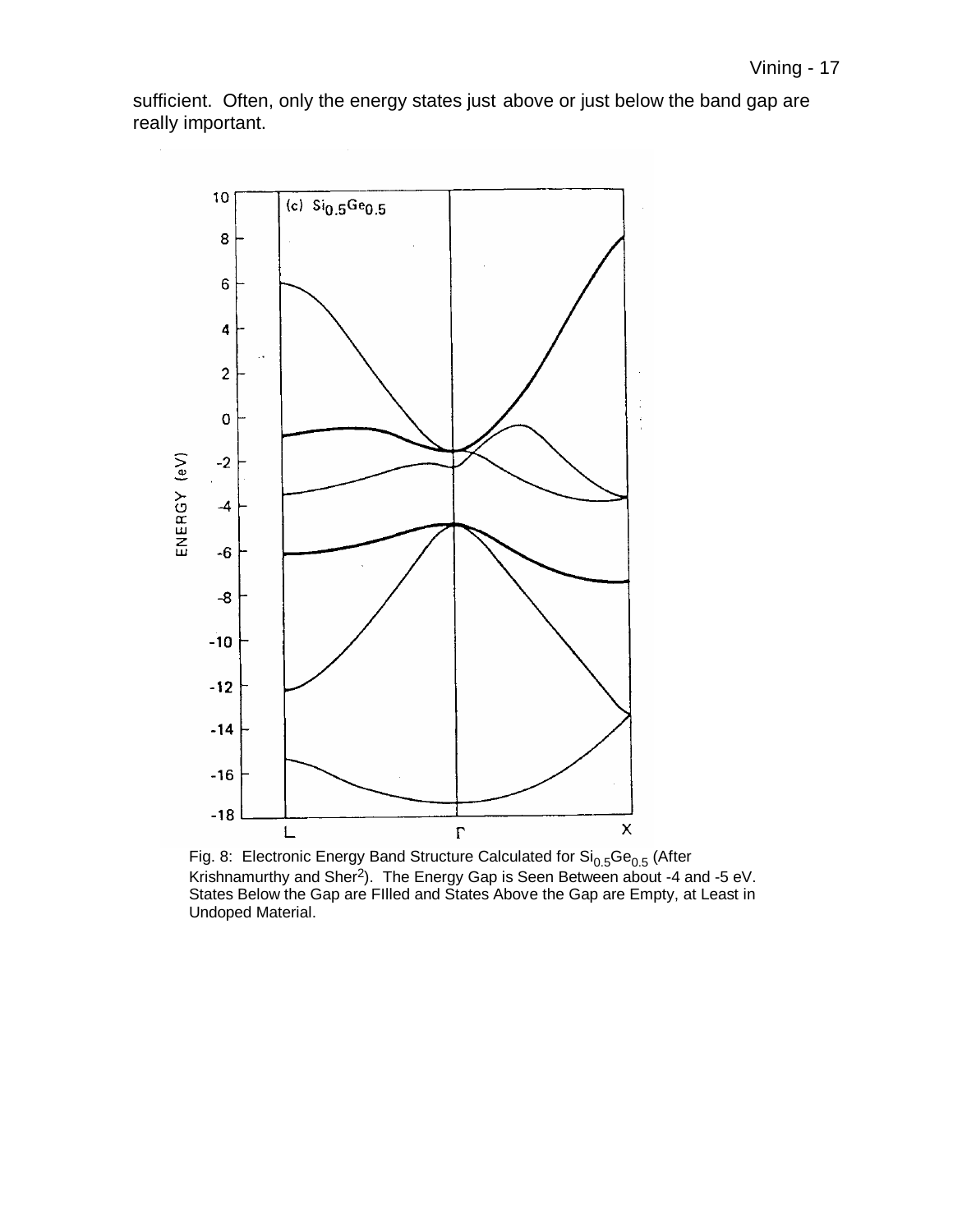

Fig. 9 The Lowest Energy Levels of a Single Band are Nearly Parabolic in Shape.

If we magnify the energy states just above the band gap, we see that the energy dispersion relation is nearly parabolic, as suggested in Figure 9. Using a simple parabola to describe the relationship between the energy and wavevector (or momentum) is called the *effective mass* approximation. Indeed, the curvature of the dispersion relation *defines* the effective mass.

For phonons, the Debye model is typically used rather than the full spectrum of allowed phonon energies. For carriers, typically the effective mass model is used rather than the full band structure. The idea is that charge carriers in a solid really are very different from totally free electrons and should be described by their band structure. But for many purposes charge carriers in a solid behave just like totally free electrons, except that they *appear* to have a different mass.

Indeed, one uses a different mass for each band that must be considered. It is not unusual in thermoelectric materials to consider one band of electrons and another band of holes. Sometimes several bands must be considered to get a good description of a particular materials behavior. Still, it is a remarkable fact that very often one only needs to know the band gap and a few eff ective mass values in order to have a satisfactory approximation to the full band structure.

#### 6.2.4. Electron Distribution Function

The previous section described which charge carriers are allowed in a solid. Now we need to turn to the question of which of the allowed states are actually occupied. Fortunately, this is also a relatively simple calculation is given by the *Fermi-Dirac Distribution Function*, as shown in Figure 10.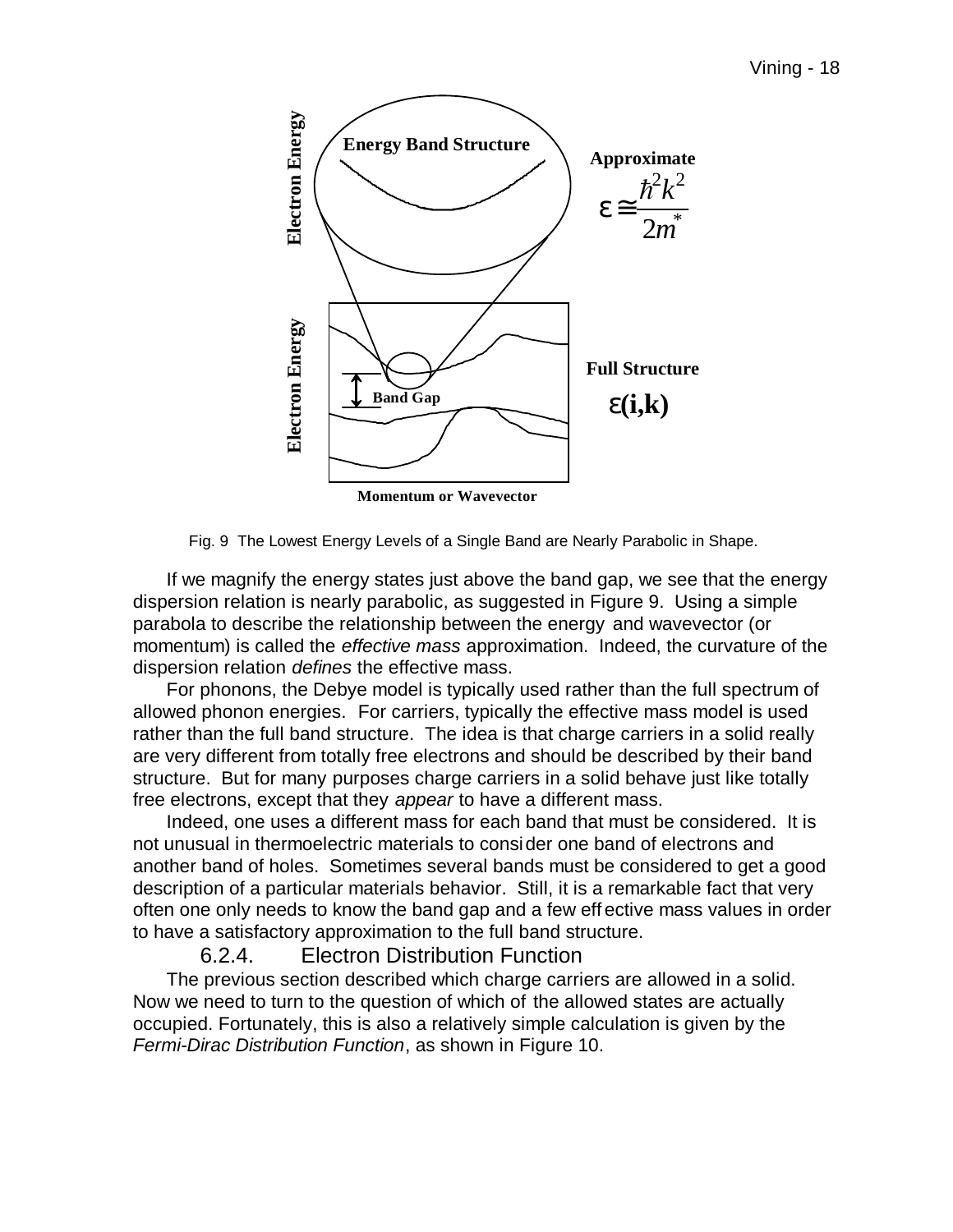



The principle difference between the phonon distribution function and the electron distribution function is that no more than one electron is ever allowed to occupy any given energy state. This is the famous *Pauli Exclusion Principle*, which is most important at low temperatures and/or high doping levels.

6.2.5. Statistical Mechanics: Calculating Properties Calculating the overall properties of a collection of charge carriers follows precisely the same pattern described above for phonons. Now that we know which charge carriers are allowed (given by the *dispersion relation*) and which ones are expected to be present (given by the *distribution function*) we are in a position to calculate many properties of the charge carrier system. Following the pattern used for phonons above, Table 4 outlines the procedure for calculating the energy associated with the charge carrier system.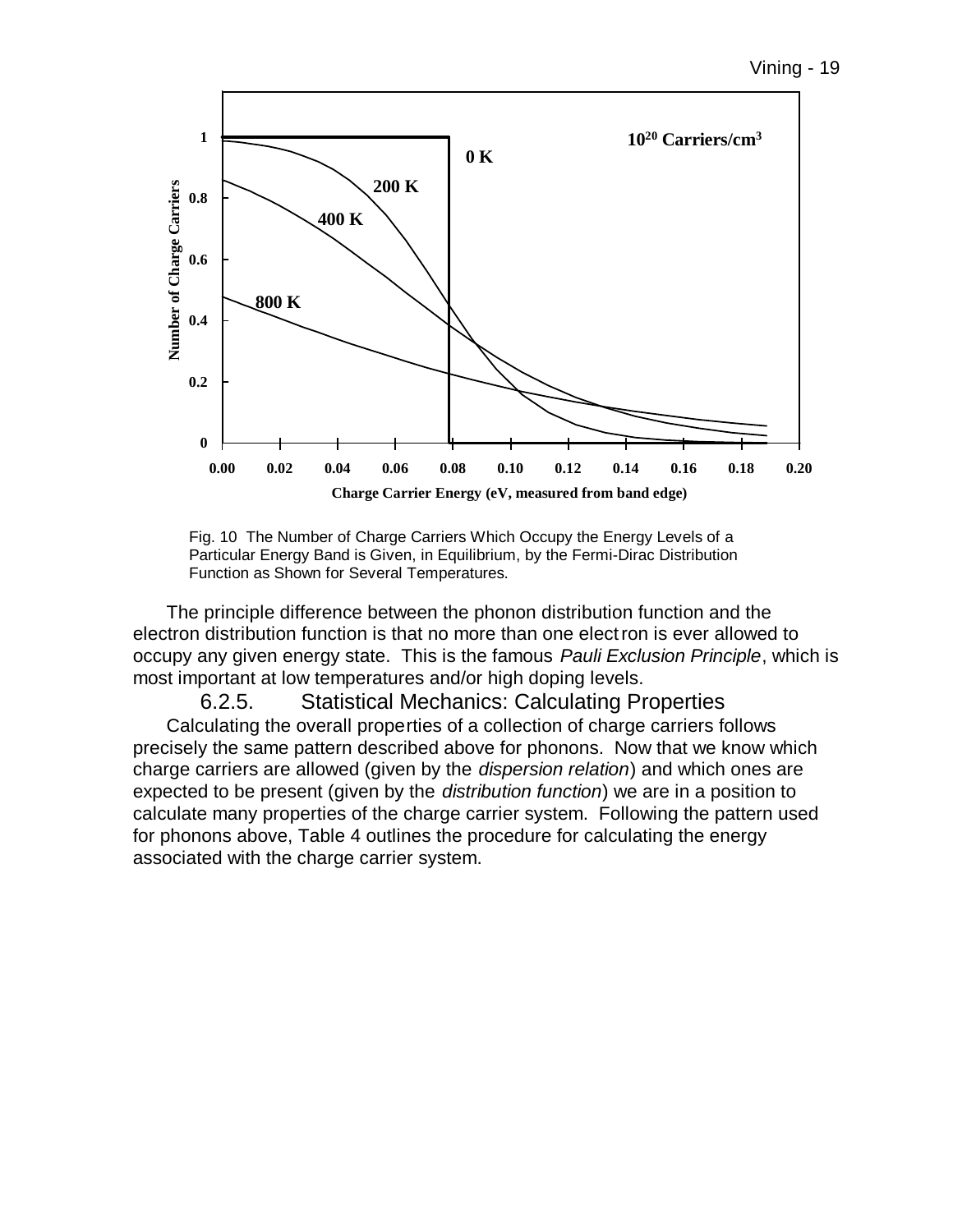| <b>Total Property</b> | Sum over allowed types of charge Sum over allowed Contribution of $x$ Distribution                                                                                                   |                               |                 |               |          |
|-----------------------|--------------------------------------------------------------------------------------------------------------------------------------------------------------------------------------|-------------------------------|-----------------|---------------|----------|
|                       | carrier, i                                                                                                                                                                           | wavenumber, k                 | each carrier    |               | Function |
| Energy                | $i=1 \implies$ First Conduction Band<br>$i=2 \implies$ Second Conduction Band<br>$= i=3 \implies$ First Valence Band<br>$i=4 \Rightarrow$ Second Valence Band<br>$i=5 \implies$ Etc. | $k \geq 0$<br>$k \leq 2\pi/a$ | $\epsilon(i,k)$ | $\mathcal{X}$ | f(i,k)   |

Table 4: Procedure for Calculating the Total Energy Associated with Charge Carriers.

# 7. NON-EQUILIBRIUM PROPERTIES OF SOLIDS

Having discussed the equilibrium properties of solids we are finally in a position to discuss solids with driving forces and currents present. Fortunately, most of what has been discussed can still be retained under non-equilibrium conditions.

The first point to make clear is that the allowed energy levels are not altered at all in the presence of electrical potential gradients or temperature grad ients. Phonons which were not allowed in equilibrium are still not allowed. All phonons which were allowed are still allowed. And similarly for charge carriers.

This means we can still use the same dispersion relations as before. If the Debye model for phonons and the effective mass approximation for charge carriers were good enough to calculate equilibrium properties, then they are probably sufficiently accurate for non equilibrium properties as well. And if necessary, the full phonon and electron structures can be used. These, at least, do not need to be recalculated for non-equilibrium conditions.

The main thing needed to calculate non-equilibrium properties is the nonequilibrium distribution function. Energy states which were occupied in equilibr ium become unoccupied and states which were unoccupied become occupied. There are certain features we expect of the non-equilibrium distribution function. We will not prove these features here, but merely suggest that they are reasonable expectations.

First, we expect any deviations from equilibrium to be relatively small. Whatever the equilibrium distribution function is, we don't expect it to change much just by applying a small electrical or thermal gradient. Second, we expect the change in the distribution function to be proportional to the applied fields (electrical or thermal). We are looking to describe linear phenomena, like Ohm's law, so if we got any other result, we would throw out the calculation and try again.

Finally, we have one more expectation. In equilibrium there are no currents since there are just as many waves moving to the right as are moving to the left. By definition, a current means there are more waves moving one direction than are moving in the opposite direction. Therefore, we expect the deviations from equilibrium to be different for waves moving in opposite directions.

#### 7.1. Mean Free Time and Mean Free Path

The equilibrium distribution functions provide only a statistical probability that a particular energy is occupied. Any particular energy state, however, will not remain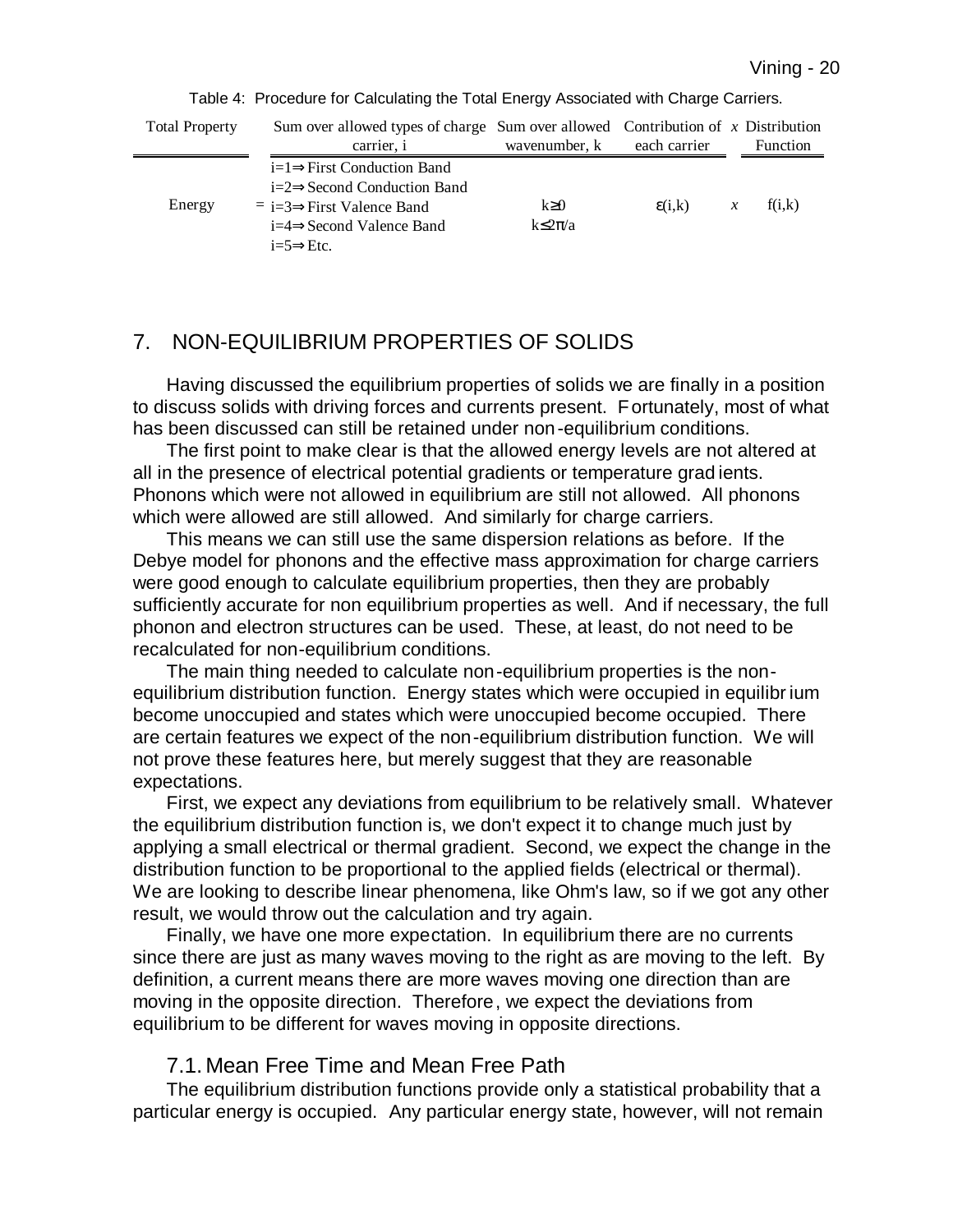as it is forever. If the occupancy never changed, for example, it would be impossible even to heat up or cool off the material. Implicit in the very idea of a distribution function is that the occupancy of energy states are constantly changing, and changing at rates very fast compared to the rate of change of any external forces.

For each energy level, then, there is an average time between changes of occupancy. This time is called the *mean free time* and it is usually represented by the Greek letter tau, τ. When speaking of a wave (either a phonon or a charge carrier or whatever),  $\tau$  is the average time the wave moves until it hits something or otherwise changes into some other type of wave. The same quantity is also called the *relaxation time* or the *collision time*. The inverse, τ -1, is variously called the *collision rate* or *scattering rate*. All these terms mean the same thing.

Closely related to the mean free time is the mean free path. This is just the distance (*l*) the wave travels during the time τ, or *l=vt*. Before discussing how to estimate the scattering rate, we will examine some of it's consequences.

#### 7.2.Boltzmann's Equation: Balancing In and Out

The scattering rate is the first piece needed for calculating the non -equilibrium distribution function. The actual value of the scattering rate is not important in equilibrium because it represents both how fast a state becomes occupied as well as how fast it becomes unoccupied. If occupation changes for any reason, scattering will tend to bring the distribution function back to the equilibrium value.

Boltzmann's equation provides a systematic method for accounting for the effects of forces, currents and scattering on the various distribution functions. Boltzmann's equation refers to the rate at which the distribution function changes and solving Boltzmann's equation is the most common method for computing the non-equilibrium distribution function. So long as all external forces are steady, the occupancy (on average) of *every* energy level will also be steady. The average rate of change of the distribution function is zero, so all you have to do is balance out the various effects.

There are three main contributions to consider. The first contribution is that due to scattering already discussed. The second contribution is due to waves "drifting" into the region of interest from other parts of the material where the distribution function is different. The third contribution is due to presence of forces which directly increase the momentum of a wave (which is the definition of a force) and thereby move the particle to a different energy state.

This balancing act is illustrated in Figure 11. All of these terms are zero in equilibrium and as a rule only first order contributions are included in the balance. Various approximations and mathematical techniques are available to solve Boltzmann's equation, but all of the solutions satisfy each of our expectations described above. The only thing we need to know about the material to calculate the non-equilibrium distribution function is the scattering rate.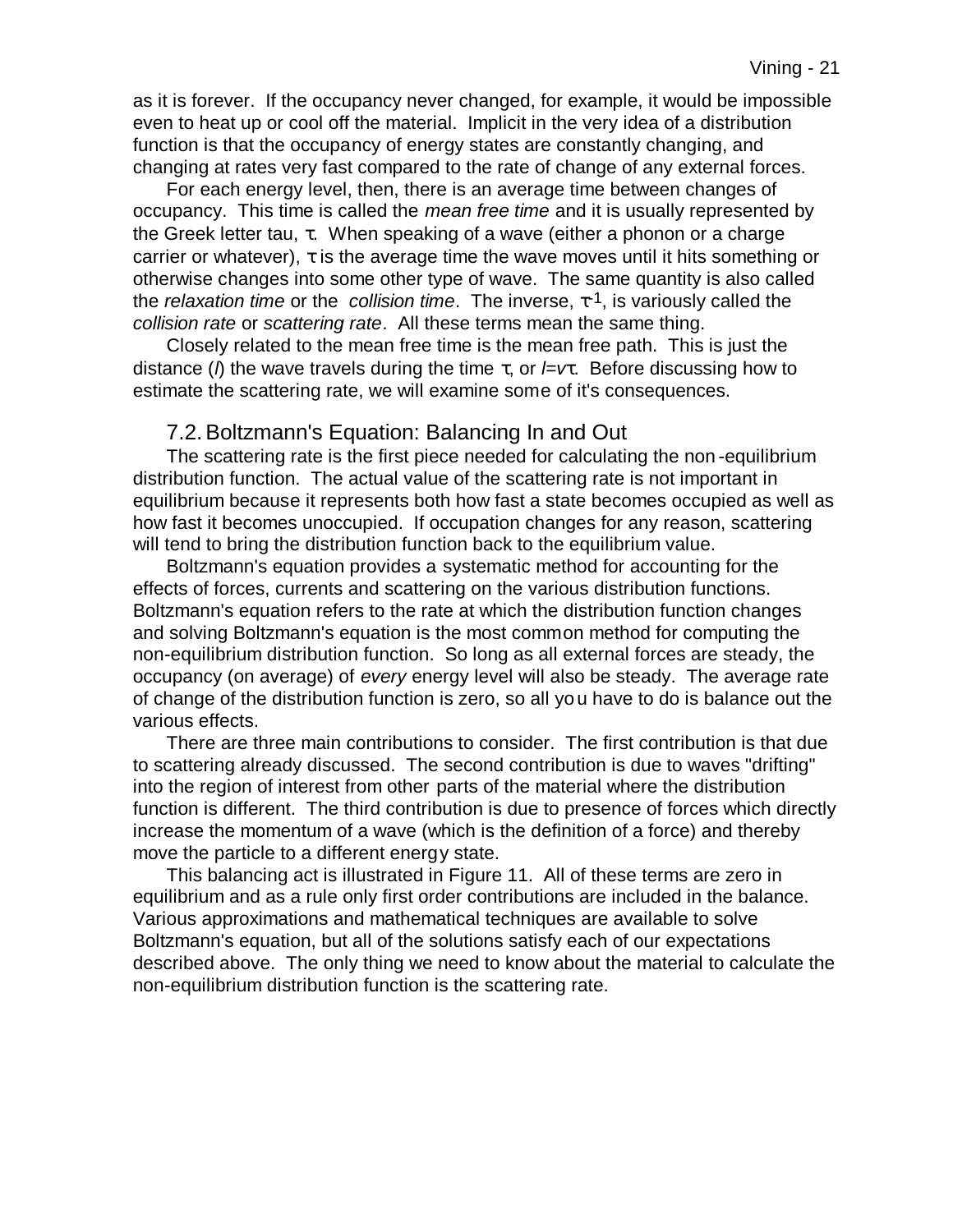

**Increasing Temperature and/or Chemical Potential**

Figure 11. Boltzmann's Equation Determines the Non-Equilibrium Occupation of an Energy State by Balancing the Effects of Scattering, Forces and Drift on a Small Group of Energy States, in a Small Region of the Material.

#### 7.3.Statistical Mechanics: Calculating Properties

Finally we are in a position to calculate an electrical current or a heat current in a solid. The procedure is very similar to calculation of an equilibrium property. Table 5 shows the calculation of a heat current through a lattice.

| Table 5: Procedure for Calculating the Heat Current Associated with Phonons. |
|------------------------------------------------------------------------------|
|------------------------------------------------------------------------------|

| <b>Total Property</b> | Sum over allowed types of                                                                                                                                                                                               |                               | Sum over allowed Contribution of $x$ Distribution |  |          |
|-----------------------|-------------------------------------------------------------------------------------------------------------------------------------------------------------------------------------------------------------------------|-------------------------------|---------------------------------------------------|--|----------|
|                       | phonons, i                                                                                                                                                                                                              | wavenumber, k                 | each phonon                                       |  | Function |
| Heat Current          | $i=1 \implies$ Longitudinal Acoustic<br>$i=2 \implies$ Transverse Acoustic #1<br>$\equiv i = 3 \Rightarrow$ Transverse Acoustic #2<br>$i=4 \implies$ Optical #1<br>$i=5 \implies$ Optical #2<br>$i=6 \Rightarrow E$ tc. | $k \geq 0$<br>$k \leq 2\pi/a$ | $\mathcal{E}(i,k)$ x $v(i,k)$ x                   |  | N(i,k)   |

Very simple, really. Each phonon carries an energy  $\varepsilon(i,k)$  at a velocity  $v(i,k)$ . Multiply the energy by the velocity and you have the energy carried by a single phonon. Multiply this by the distribution function and add the contributions for each type of phonon and wavelength. Now you have the total heat current due to all the phonons. For phonons in a temperature gradient, the distribution function l ooks like

$$
N(i,k) = N_0(i,k) + \left(-\frac{t(i,k)v(i,k) \cdot \nabla T}{T}\right) e(i,k) \frac{\P N_0(i,k)}{\P e(i,k)},
$$

which has all the features we expected.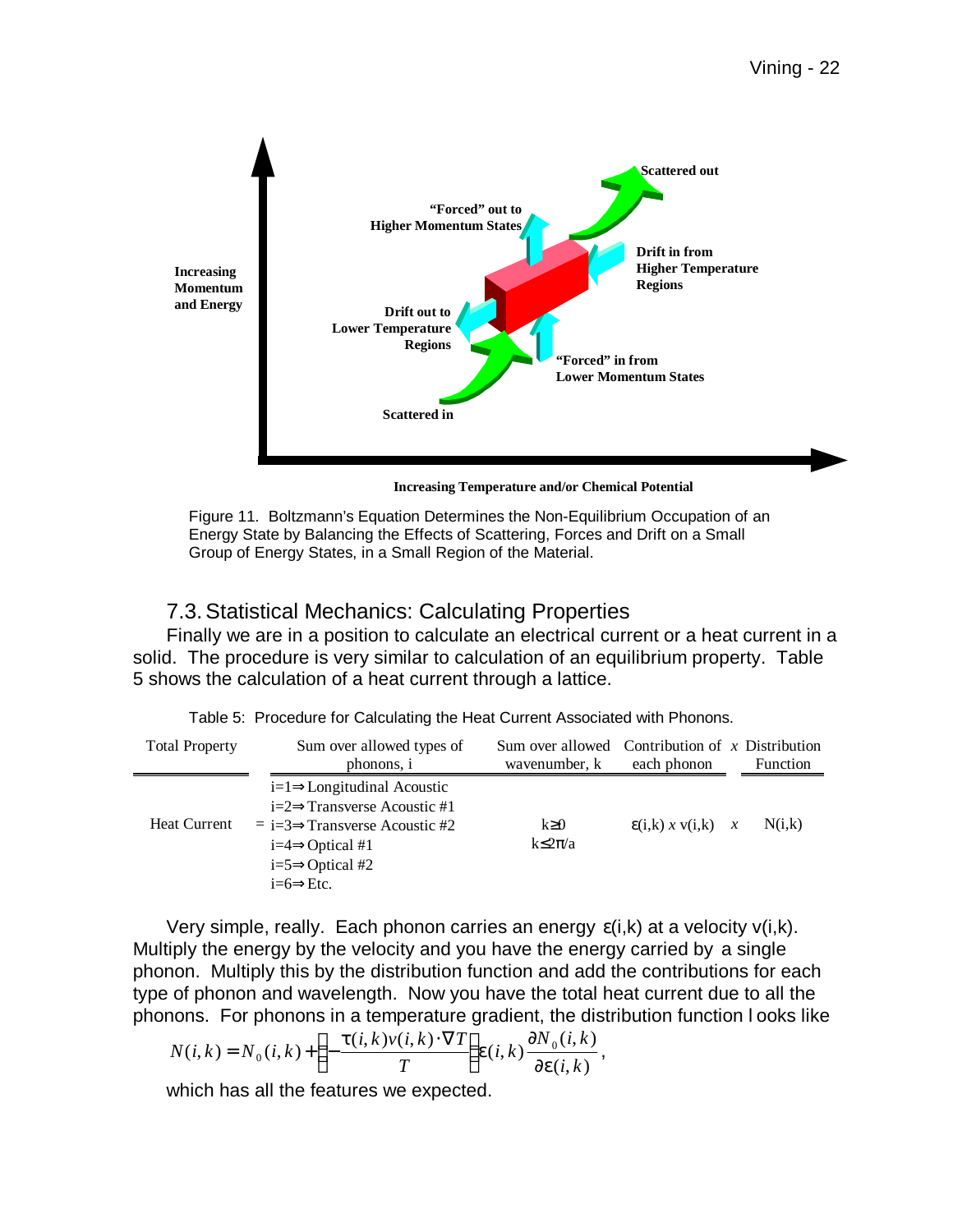The first term is just the equilibrium distribution function and can be safely ignored when calculating currents. Most of the information of direct interest to thermoelectrics is in the second term, the deviations from linearity. The heat current will, as expected, be proportional to the temperature gradient and, using the definition of the thermal conductivity, the proportionality constant is identified as the thermal conductivity.

All of the transport coefficients can be calculated in a similar manner. The key is to know the dispersion relations for the type and the appropriate relaxation times,  $\tau$ . Now we turn our attention to calculating scattering rates (or  $\tau$ <sup>1</sup>).polarons and hopping conduction, etc. thermal conductivity (electronic and lattice), phonon drag,

#### 7.4. Calculating Scattering Rates

Although quantum mechanical techniques are usually used to accurately calculate mean free times and scattering rates, the ideas are basically classical and most easily visualized for particles. A simple visual illustration may help, as shown in Figure 12. Consider a continuous stream of particles, all moving in the same direction and with the same velocity. If an obstacle is placed in the path of this stream, it is a simple matter of geometry to calculate how many particles strike the object per second. We don't really care at this point what happens to the particles after striking the object, just the rate.



Scattering rate = # particles which hit obstacle/sec  
= 
$$
1/\tau
$$
  
= N v  $\pi r^2$ 

Fig. 12: Calculating Scattering Rates is Essentially a Geometry Problem: How Big Does this Particular Kind of Obstacle Appear to be When this Particular Kind of Moving Particle Strikes It?

This is called the collision rate, or equivalently the scattering rate, and the effective size of the obstacle (given by πr 2 here) is called the *cross section*. Note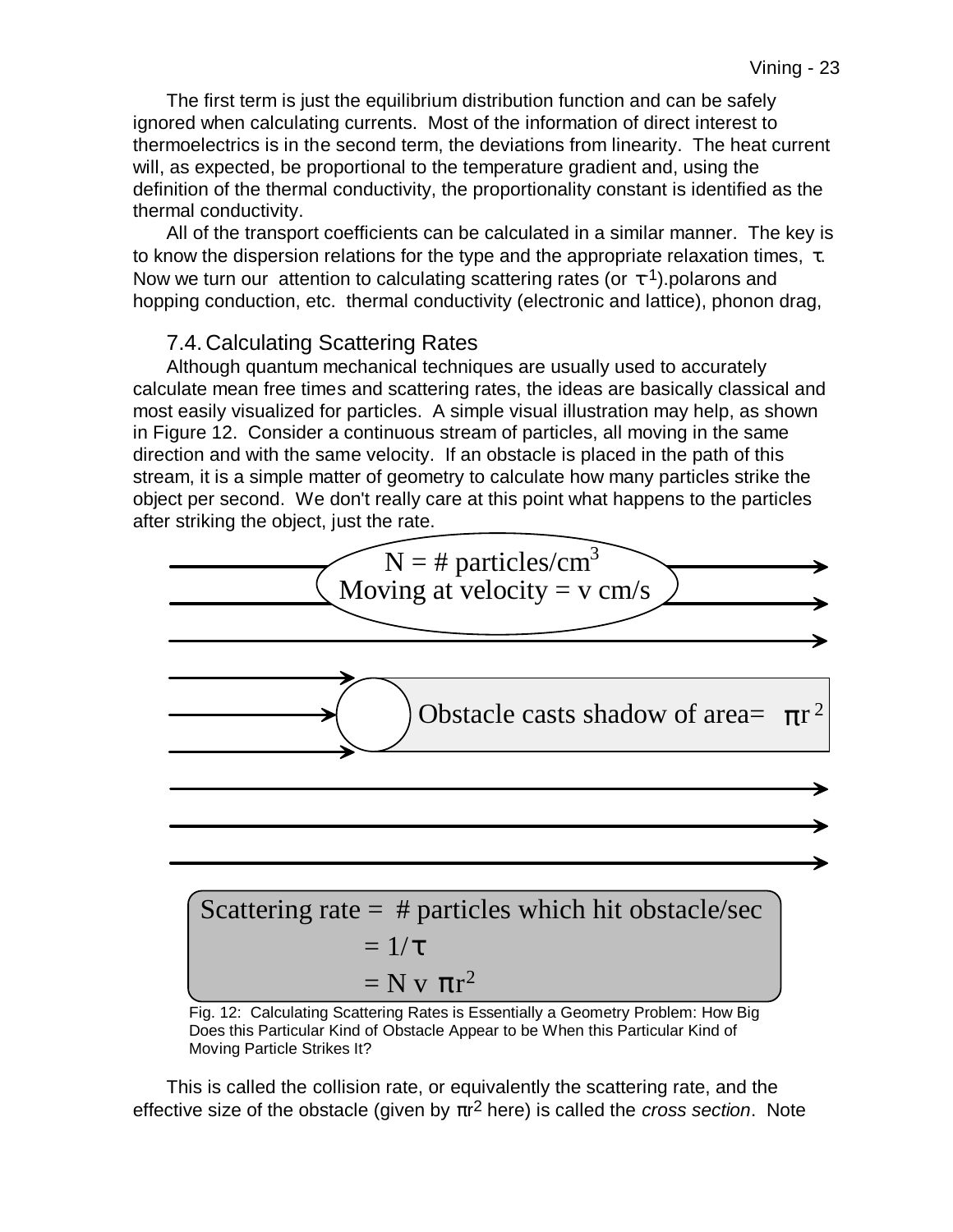that the scattering rate depends both on properties of the moving particle (such as their density and their velocity) as well as on properties of the obstacle (in this case, the cross section of the obstacle).

When the moving "particles" are phonons or charge carriers, almost anything can look like an obstacle and impede the flow: charged impurities, neutral impurities, grain boundaries, inclusions, and so on. We use the term *scattering mechanism* to distinguish one type of obstacle from another. Most obstacles cannot be treated as simple hard balls, as suggested in Figure 12. Usually, i n fact, the apparent size (i.e. the cross section) of the obstacle depends on whether the particles hitting it are moving fast or slow. Or the obstacle size can depend on whether the phonon, for example, is acoustic or optical.

It is easy to become lost in the mathematics, but all we are really trying to do is to figure out how often this type of particle is colliding with that type of obstacle. If we know this (the scattering rate), we can work out the balancing act for the distribution function (using Boltzmann's equation) and then calculate the currents which result from electrical or thermal gradients.

Now, what are the important scattering mechanisms for phonons? For charge carriers? These points are addressed next.

#### 7.5.Phonon Scattering Mechanisms

#### 7.5.1. No Scattering

Although the concept of a phonon "mean free time" is implicit even in discussion the equilibrium distribution of phonons, the effect of scattering is much more profound on the non-equilibrium distribution function. Indeed, only scattering mechanisms tends to return the distribution function to its equilibrium values. If the scattering rate were truly and exactly zero, then once a phonon -heat current was established (for example) the heat current would continue to flow *even after the temperature gradient was removed*. Without scattering, nothing would stop the current from flowing!

This situation is sometimes said to imply an infinite thermal conductivity, but it might be more accurate to say that the thermal conductivity is simply not defined because the thermal conductivity is, *by definition*, the proportionality constant between heat current and temperature gradient. Persistence of heat current in the absence of a temperature gradient does not occur in common experience, but if it di d we could not use the concept of "thermal conductivity" at all.

Nevertheless, this discussion serves to point out that a small scattering rate corresponds to a large thermal conductivity and vice-versa.

7.5.2. Phonon-Phonon Scattering

One of the first questions to consider is the thermal conductivity of the ideal crystal, one with no defects of any kind. But even a single phonon represents a defect, in the sense that the atoms have been disturbed from their ideal positions. Does one phonon represent an obstacle to another phonon? The answer is "yes," but the scattering rate of one phonon due to collision with another is really very small, which is why many ideal, insulating crystals (diamond, sapphire, BeO, etc.) have very large thermal conductivity values.

To first order, in fact, all the phonons just add up without disturbing each other at all. And if all the springs in our original mass-and-spring model were ideal springs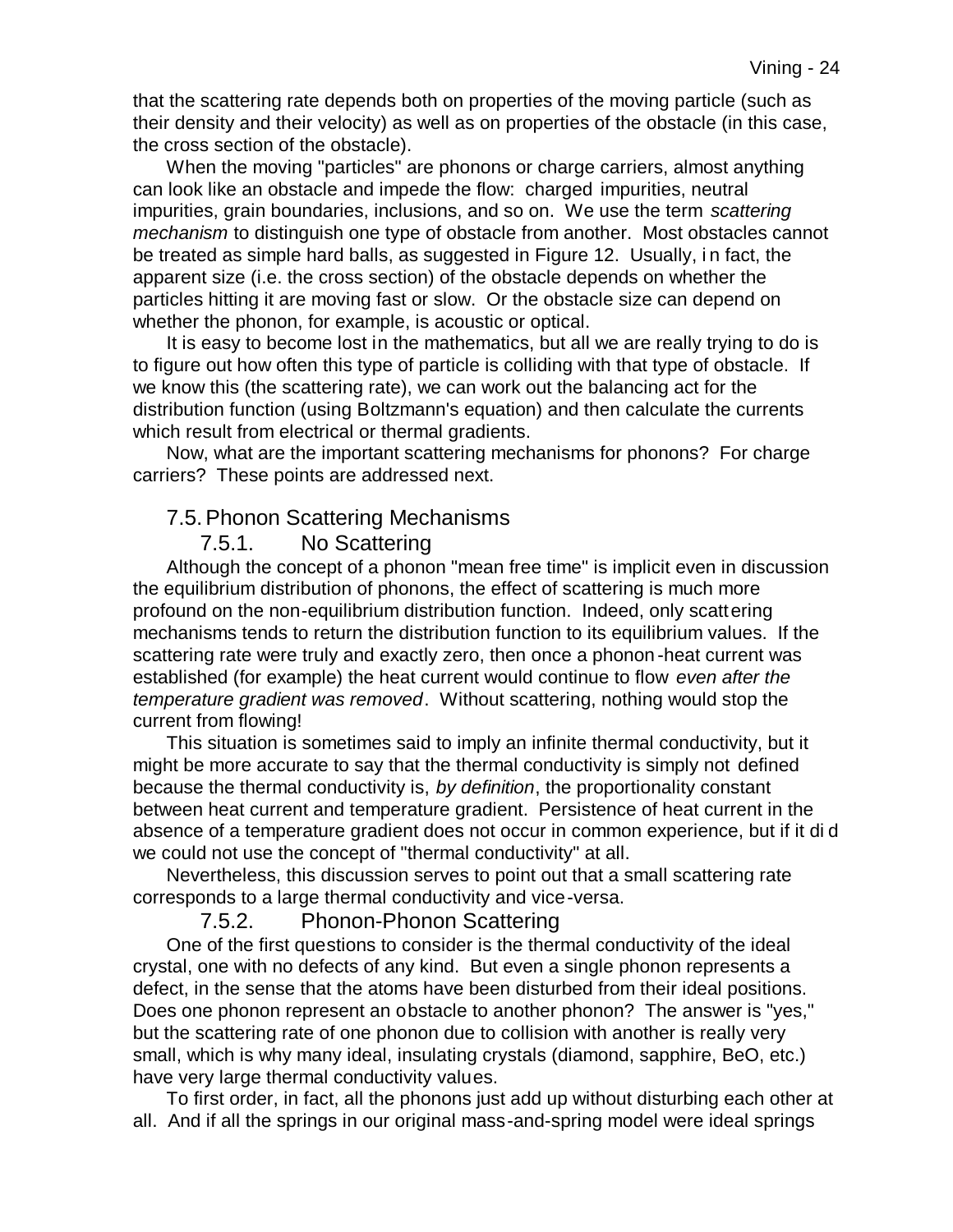there would be no phonon-phonon scattering. But in real materials the springs never quite ideal and these small deviations from ideal behavior mean that the presence of one phonon does disturb all the other phonons. This is called a phonon -phonon interaction and the resulting phonon-phonon scattering rate increases with increasing temperature simply because there are more phonons around.

In the quantum mechanical picture of phonons, this type of phonon -phonon scattering is described as the absorption or emission of one phonon by another phonon, as suggested in Figure 13.



Fig. 13: Schematic of a Phonon-Phonon Interaction in Which the Incident Phonon Increases Energy, While the "Obstacle" is Represented by an Absorbed Phonon. Phonon Emission is Similar, Except the Incident Phonon Loses Energy While the "Obstacle" is Represented by an Emmited Phonon.

# 7.5.3. Point Defect and Alloy Scattering

The next most important source of scattering for phonons is due to point defects. A point defect simply means that one of the atoms making up the crystal is differe nt from all of the others, such as shown in Figure 14.

A point defect is (by definition) very small and has little or no effect on long wavelength, low energy phonons. But short wavelength, high energy phonons are strongly scattered by point defects as suggested in Figure 14. Any type of defect will scatter phonons, but the most important type of point defect in thermoelectric materials is usually an atom with a mass very different from the host.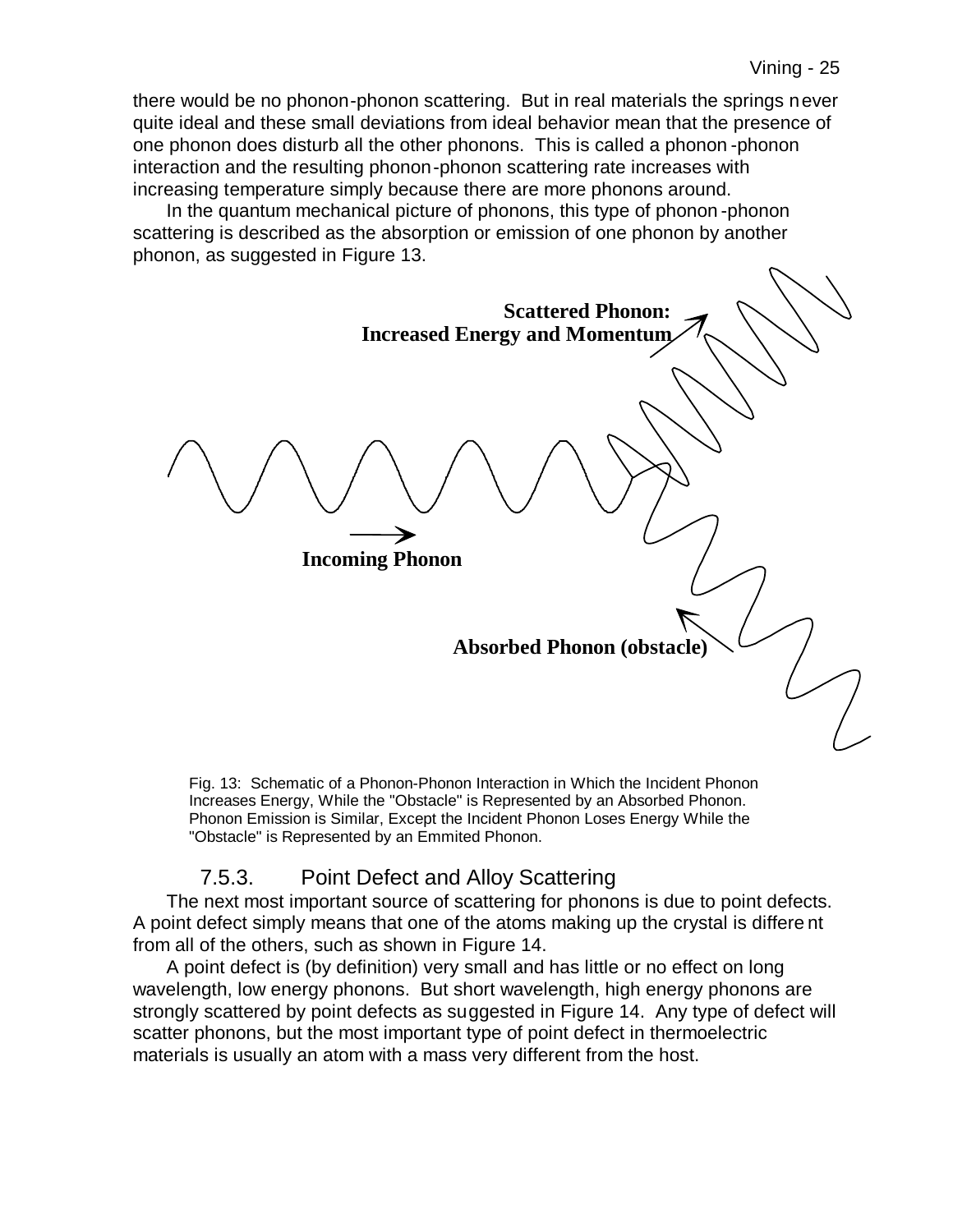

**Linear Incoming Phonon Spherical Scattered Phonon**

Fig. 14. A Point Defect Scatters an Incoming Phonon Very Much Like a Rock Scatters a Water Wave: A Linear Incoming Wave Scatters in all Directions.

When the main difference between the point defect and the host is the mass of the atom, the scattering is often called *mass fluctuation scattering* or *alloy scattering*. These terms are generally preferred over the term "point defect" when there are almost as many "defect" atoms as host "atoms," such as a 50%Si-50%Ge alloy. But the idea is the same: if the lattice is really uniform, phonons travel with very little scattering. When the lattice has lots of defects, phonons are strongly scattered.

Alloy scattering is utilized in almost all of the important thermoelectric materials as a method of lowering the lattice thermal conductivity.

7.5.4. Phonon-Electron (or Hole) Scattering

When a crystal is doped and charge carriers are created there are at least two effects which increase the scattering of phonons. First, whatever defect was introduced to produce carriers (donor or acceptor dopants, vacancies, interstitials, etc.) represents a point defect and these point defects will scatter phonons as described above. Generally, however, the number of point defects associated with dopants that this point defect scattering is much smaller than the point defect scattering due to, say, alloying.

A much larger effect is the scattering of phonons due to the charge carriers themselves. To see that charge carriers and phonons should affect each follows from a fairly simple argument. When we described how to calculate the allowed energy levels of the electrons we had to take into account the positions of the atoms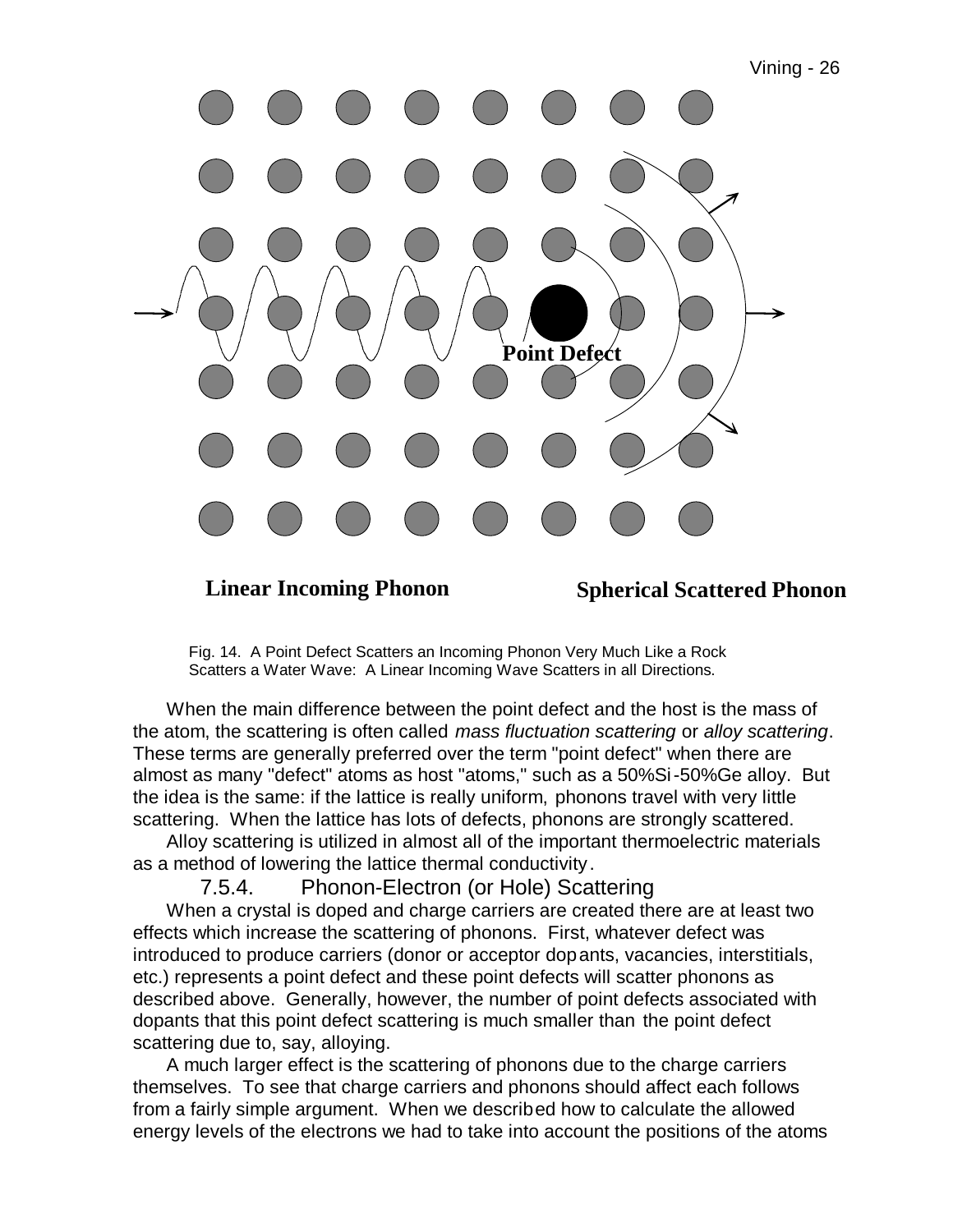in the lattice. The simplest thing to do is to assume the atoms are all in their undisturbed positions and electronic band structure calculations are generally performed using this assumption. But this assumptions means there are no phonons present at all. And indeed, if a single phonon is added to the crystal *the entire band structure is modified* (however slightly).

The shift in the electronic energy levels due to a small deformation of the lattice is called the *deformation potential* and this provides a link between the system of charge carriers and the system of phonons. Through this interaction, a phonon may deposit its energy and momentum into one of the charge carriers. Or, a charge carrier can lose energy and momentum, creating a phonon. In either case, both the phonon and the charge carrier are scattered.

In order to calculate the total scattering rate for any one type of phonon, we just add up the scattering rates between that particular phonon and all of the charge carriers. It turns out that conservation of energy and momentum considerations severely restrict which phonons can interact with which charge carriers. Very low energy, long wavelength phonons can interact with essentially all the charge carriers. But above a certain phonon energy, there are essentially no charge carriers around to interact with. So, the phonon-electron (or hole) scattering mechanism is much more effective at scattering low energy, long wavelength phonons than it is at scattering high energy, short wavelength phonons.

7.5.5. Grain Boundary Scattering and Microstructure Grain boundaries, voids, inclusions, precipitates and the like are all essentially geometrical obstacles and their scattering rates on phonons can be calculated very much as suggested in Figure 12. There has been a great deal of effort, both theoretical and experimental, on the effect of such microstructural effects on the lattice thermal conductivity and the area continues to be of some interest. It should be pointed out that the sample walls themselves also scatter phonons. Indeed, as the temperature is reduced phonon scattering due to other mechanisms (such as phonon-phonon scattering, for example) can become very small and phonon mean free path values can easily become as large as the sample itself. Under these conditions, the total scattering rate and therefore the thermal conductivity will depend on the sample size!

#### 7.5.6. Typical Total Phonon Scattering Rate

The total scattering rate for a particular type of phonon is the sum of all of the individual scattering rates for that type of phonon. Once the total scattering rate is known, the non-equilibrium phonon distribution function can be determined and the procedure outlined in Table 5 applied to determine the total heat current. The total heat current will typically involve a kind of weighted average of the mean free time,  $\tau$ , and the heat current will be proportional to the temperature gradient. Again, the proportionality constant is the thermal conductivity due to phonons.

While the usual procedure involves writing down an integral, the procedure of summing all of the contributions to the thermal conductivity can be summarized graphically as shown in Figure 15. Each curve represents the mean free time due to various combinations of scattering mechanisms, in this case for heavily doped SiGe at high temperatures. The thermal conductivity is given by the a rea under the curves. Note that more scattering mechanisms always gives a lower thermal conductivity.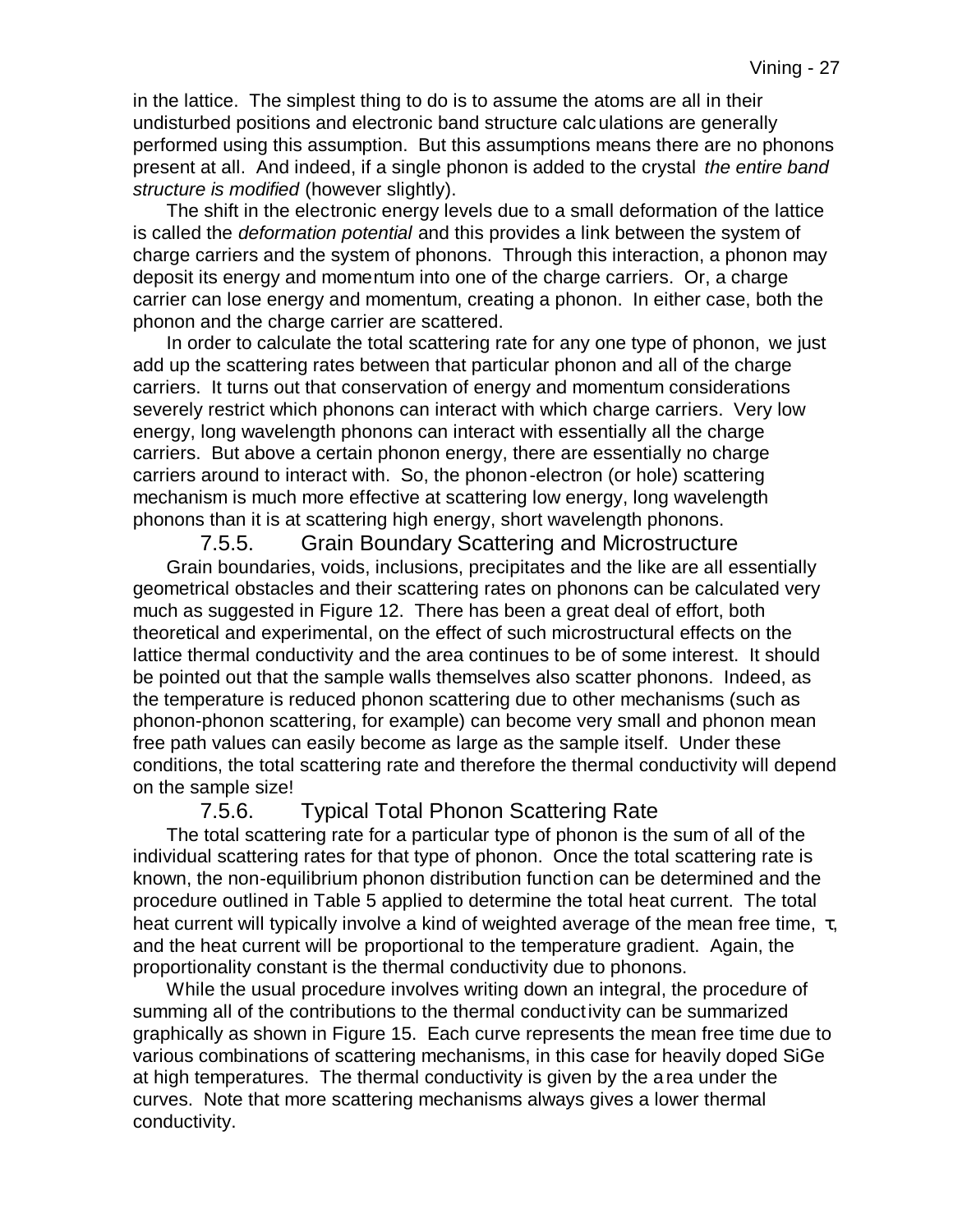

Fig. 15: The Phonon Mean Free Path (*l* = τv) for Several Combinations of Scattering Mechanisms, Weighted as Appropriate for Heat Conduction. The Lattice Thermal Conductivity is Given by the Area Under the Curve Appropriate to the Combination of Scattering Mechanisms Under Consideration.

### 7.6. Charge Carrier Scattering Mechanisms

### 7.6.1. No Scattering

Just as discussed for phonons above, if there charge carriers were not scattered at all a material could carry a current without any driving force at all. Unlike for phonons, however, there actually are materials in which the charge carrier scattering is truly zero. We call such a material a superconductor and electrical currents induced in such a material will persist indefinitely, even after the action which produced the currents is removed. We say that superconductors have zero resistance, but it might be more accurate to just say that Ohm's law has utterly failed and that the resistivity simply is not defined for such a material.

### 7.6.2. Electron-Electron Scattering

Electrons do interact with each other, this scattering mechanism is usually neglected altogether in the simplest calculations. The reason is not because electron-electron scattering rates are always small. The reason electron-electron scattering is usually neglected is because this scattering has the relatively unusual property that it does not tend to return the charge carrier system to equilibrium. When an electron collides with another electron, momentum can be exchanged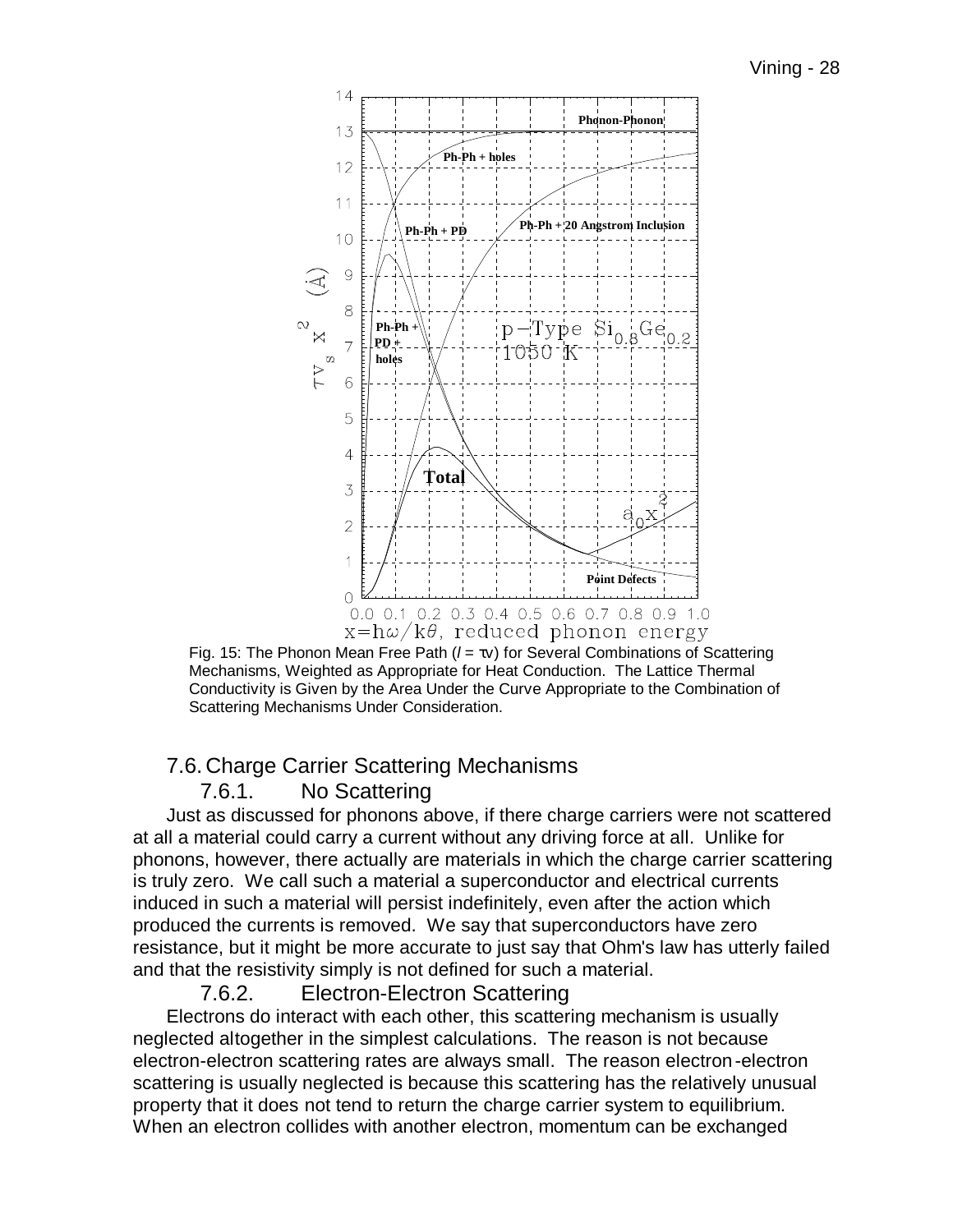between the electrons but it cannot be destroyed. So if there was a current before the collision, there will be exactly the same current after the collision. For many purposes, therefore, electron-electron scattering can be neglected. Be aware, however, that a really proper and complete model still must include the effect.

## 7.6.3. Electron (or Hole)-Phonon Scattering

Above, we discussed the scattering of phonons by electrons. For exactly the same reasons, electrons (and/or holes) are also scattered by phonons. To find the total scattering rate of an electron due to all the phonons, we just add up the scattering of that particular electron due to each of the phonons around.

In this case, there is a simple physical interpretation to the sum of all of the phonons. A single phonon describes displacement of a particular type and wavelength of all of the atoms in the crystal. But the sum of all phonons describes the average displacement of an atom due to thermal agitation. Kind of the average wobble of an atom. Since it is moving back and forth, the atom looks like an obstacle to an electron. And in fact this "obstacle" looks the same size to all electrons.

But since thermal agitation increases with increasing temperature, the scattering rate increases with temperature. For most semiconductors and metals, electron scattering due to phonons is the main scattering mechanism and this is why the resistivity of metals increases with temperature and why the mobility of semiconductors decreases with increasing temperature.

# 7.6.4. Charged Impurity Scattering

The next most important scattering mechanism for charge carriers is due t o charged impurities, usually the donors or acceptors which created the charge carriers themselves. This is a type of point defect scattering, but the charge on the impurity deflects passing carriers very strongly. Charged impurity scattering is basically independent of temperature and often becomes the most important scattering mechanism at low temperatures, where electron-phonon scattering becomes negligible.

### 7.6.5. Neutral Impurities and Alloy Scattering

Neutral impurities, such as dopants which are not ionized or alloys of materials with the same number of outer shell electrons (such as Si alloyed with Ge) are still defects, even if they are not charged. And they still scatter charge carriers and act to reduce the carrier mobility. This effect is well known in metals: an alloy of Cu and Ag in fact has an electrical resistivity many times the resistivity of pure Cu or pure Ag.

It was mentioned above that most useful thermoelectric materials are alloys because the lattice thermal conductivity is reduced due to alloy scattering. But in fact the electrical mobility (and electrical conductivity) is also generally reduced by alloying. Alloying is successful for thermoelectric materials because the reduction in the lattice thermal conductivity is generally much greater than the reduction in the electrical conductivity. In terms of electrical performance alone, however, the pure material is generally significantly better than the alloy.

### 7.6.6. Grain Boundaries and Other Scattering

Grain boundaries and other types of crystalline defects do scatter the charge carriers, but non-scattering effects are often much greater. A grain boundary, for example, is a disruption of the regular pattern of bonds in the crystal. Generally there are strains in the bonds or incomplete bonds around the grain boundaries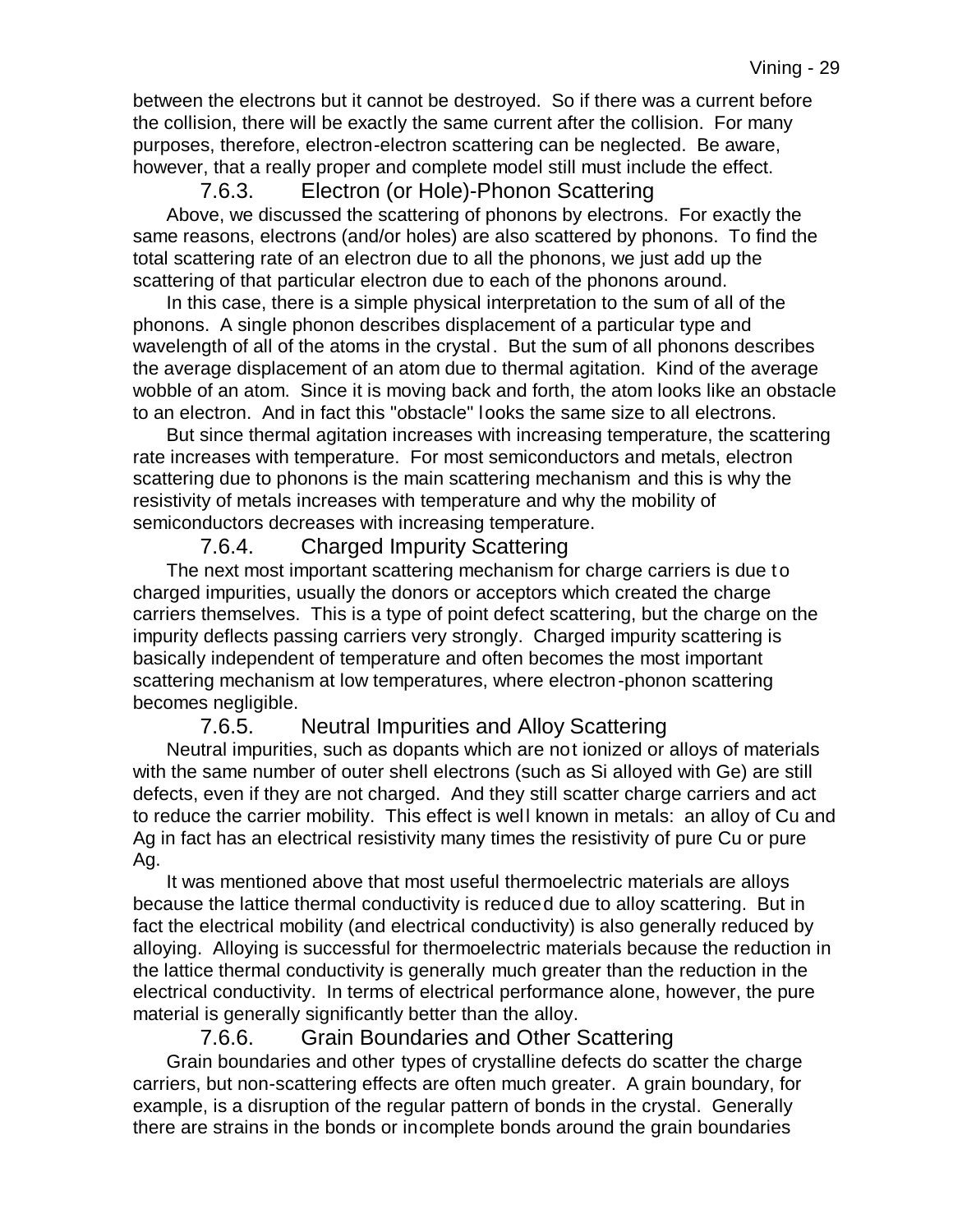which can amount to extra (or absent) energy states and extra (or absent) charge. The net result is that an electrical potential barrier is set up along a grain boundary.

The grain boundary potential barrier may not be as large as the barrier at the edge of the sample, but it is still large enough to affect motion of carriers across the boundary. Not all of the carriers will have enough energy to cross the potential barrier and the current flow can be seriously reduced. While scattering is also present, the major effect is that the barrier acts much like a high resistance inclusion. It can be very difficult to untangle the effects of grain boundaries from true scattering mechanism effects.

#### 7.6.7. Typical Total Charge Carrier Scattering Rate

Many thermoelectric materials can be well described by accounting for just two charge carrier scattering mechanisms, scattering due to phonons and scattering due to charged impurities. The mean free path due to these scatteri ng mechanisms is illustrated in Figure 16. The deviation of the distribution function from the equilibrium distribution function is proportional to the mean free path, so the mean free path essentially determines all of the electrical transport coefficients.



Fig. 16: The Electron Mean Free Path (*l* = τv) due to Electron-Phonon Scattering Alone (Upper Curve) and Due to the Combined Effects of Phonon and Impurity Scattering (Lower Curve).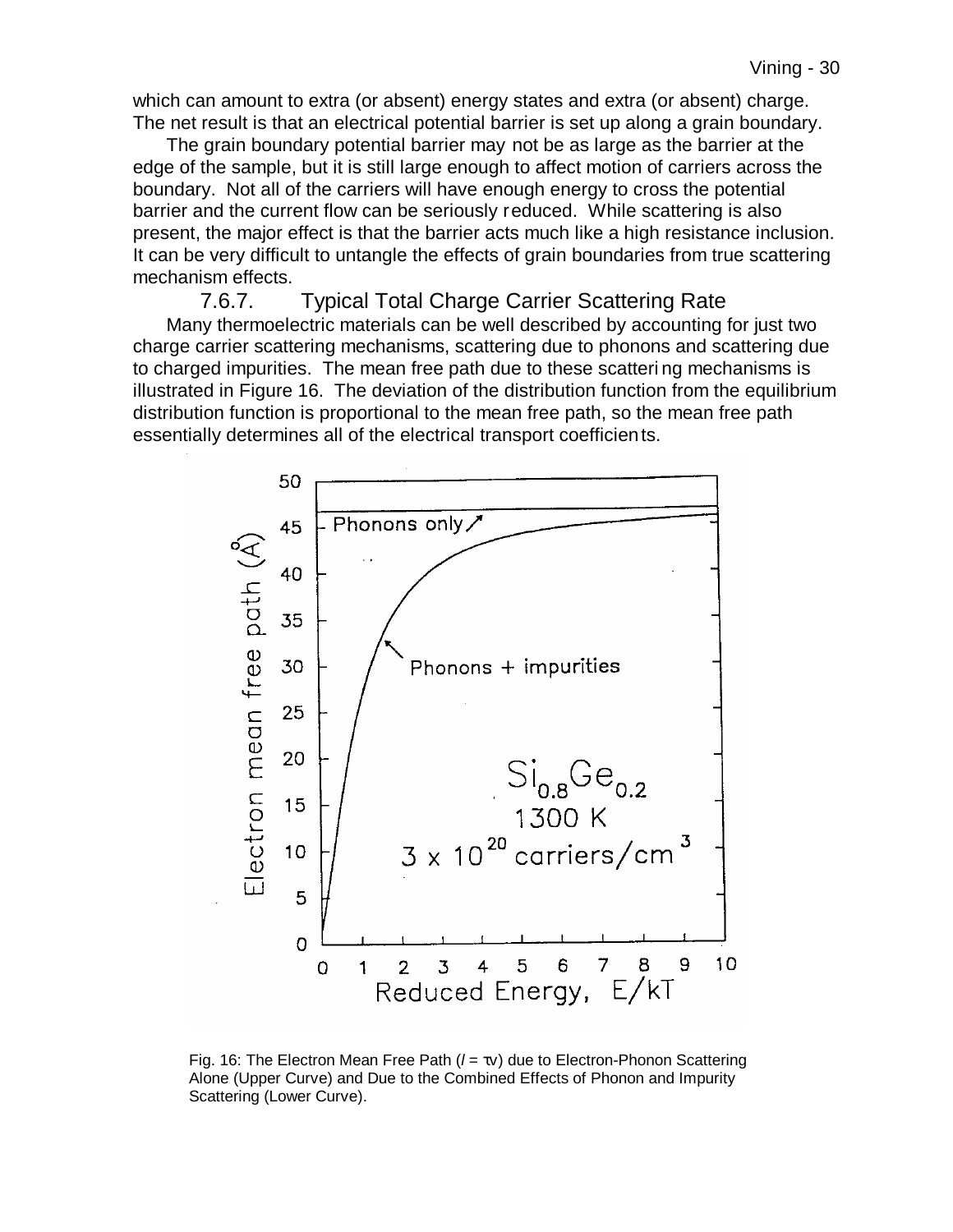#### 8. SELECTED THERMOELECTRIC PROPERTY TRENDS

While the entire procedure for calculating thermoelectric properties has in fact been outlined above, a few schematic examples may help to illustrate how the process works in practice. This can be a complex mathematical operation as it typically involves triple integrals to account for the summations over all three dimensions of wavenumbers which are allowed. Instead, the summations over allowed wavenumbers are often converted to a single summation over allowed energy states. An additional factor is introduced to account for the fact that there are typically many charge carriers with the same energy, but different wavenumbers. This factor is called the *density of states*. The density of states, D(ε), contains a great deal of the difficult three dimensional integration factors and only needs to be calculated once.

We also note that the non-equilibrium distribution function can always be expressed as a sum of the equilibrium distribution function plus a small correction, which we calculate using Boltzmann's equation and the scattering rate. If we are calculating currents, the equilibrium portion of the full distribution function can be safely ignored, because there are no currents in equilibrium.

Let us now examine the calculation of electrical and heat currents associated with a single band of electrons. The general procedure given can, with the simplifications just described, be rewritten as shown in Table 6.

| <b>Total Property</b>           | Sum over allowed $x$ |               | # of allowed       | x Contribution of x Distribution |               |                      |
|---------------------------------|----------------------|---------------|--------------------|----------------------------------|---------------|----------------------|
|                                 | energy states        |               | wavevectors/energy | each electron                    |               | Function             |
| Electrical Current $=$          | $\epsilon \geq 0$    | $\mathcal{X}$ | $D(\varepsilon)$   | $x \quad (-e) x y(\epsilon)$     | $\mathcal{X}$ | $\delta f(\epsilon)$ |
| <b>Heat Current</b><br>$\equiv$ | $\epsilon \geq 0$    | $\mathcal{X}$ | $D(\varepsilon)$   | $x \in E$ -µ) $x \vee E$ $x$     |               | $\delta f(\epsilon)$ |

Table 6: Procedure for Calculating the Electrical and Heat Currents Associated with a Single Band of Electrons.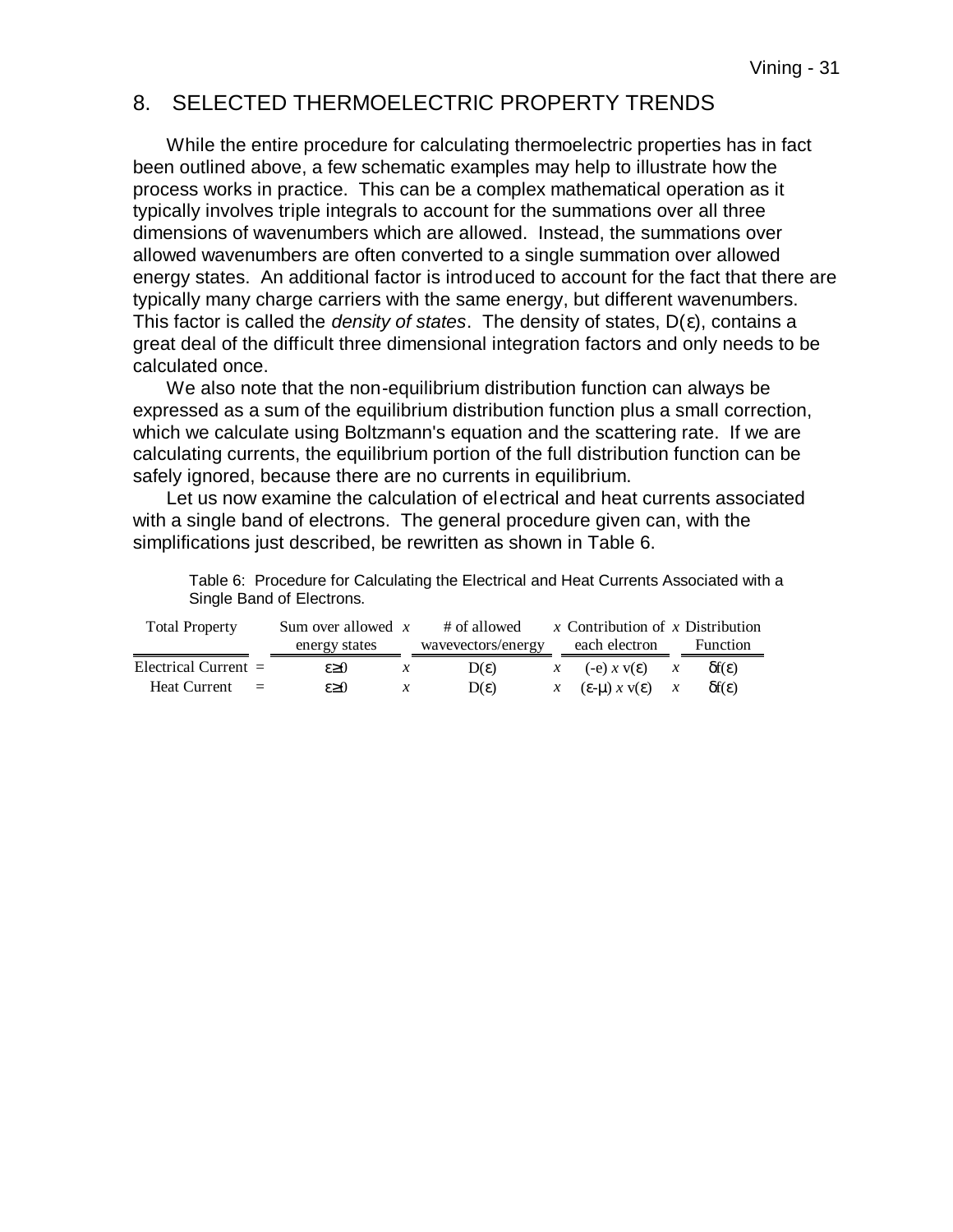

Fig. 17: Schematic of Calculation of Transport Coefficients. The Band Edge Represents the Lowest Energy State Allowed for the Particular Band Under Consideration.

Note that each electron carries an electric current given by  $(-e)y$ , since electrons are negatively charged. The heat current carried by each electron is  $(\epsilon-\mu)v$ .  $\epsilon$  is the total energy of the electron. μ is called the *chemical potential* and essentially it represents the internal energy associated with a single electron. Heat is the difference between the total energy and the internal energy, which is basically wh y the factor  $(ε-μ)$  is used for the heat current.

These factors can be illustrated graphically as shown in Figure 17. The main points in this Figure can be extracted directly from the definitions given previous ly, but it is only schematically correct and intended merely as an illustration. Each of the transport coefficients is given by a certain type of weighted average of the scattering time. With one weighting factor, you get the electrical conductivity. Another weighting factor gives a quantity related to the Seebeck coefficient. A third weighting factor gives a quantity related to the thermal conductivity.

#### 8.1.Electrical Conductivity

The electrical conductivity  $(\sigma)$  is the simplest property to calculate. From Figure 17, you can see that a greater chemical potential (which just corresponds to a larger number of carriers) will increase σ. More carriers, better conductivity. Also, a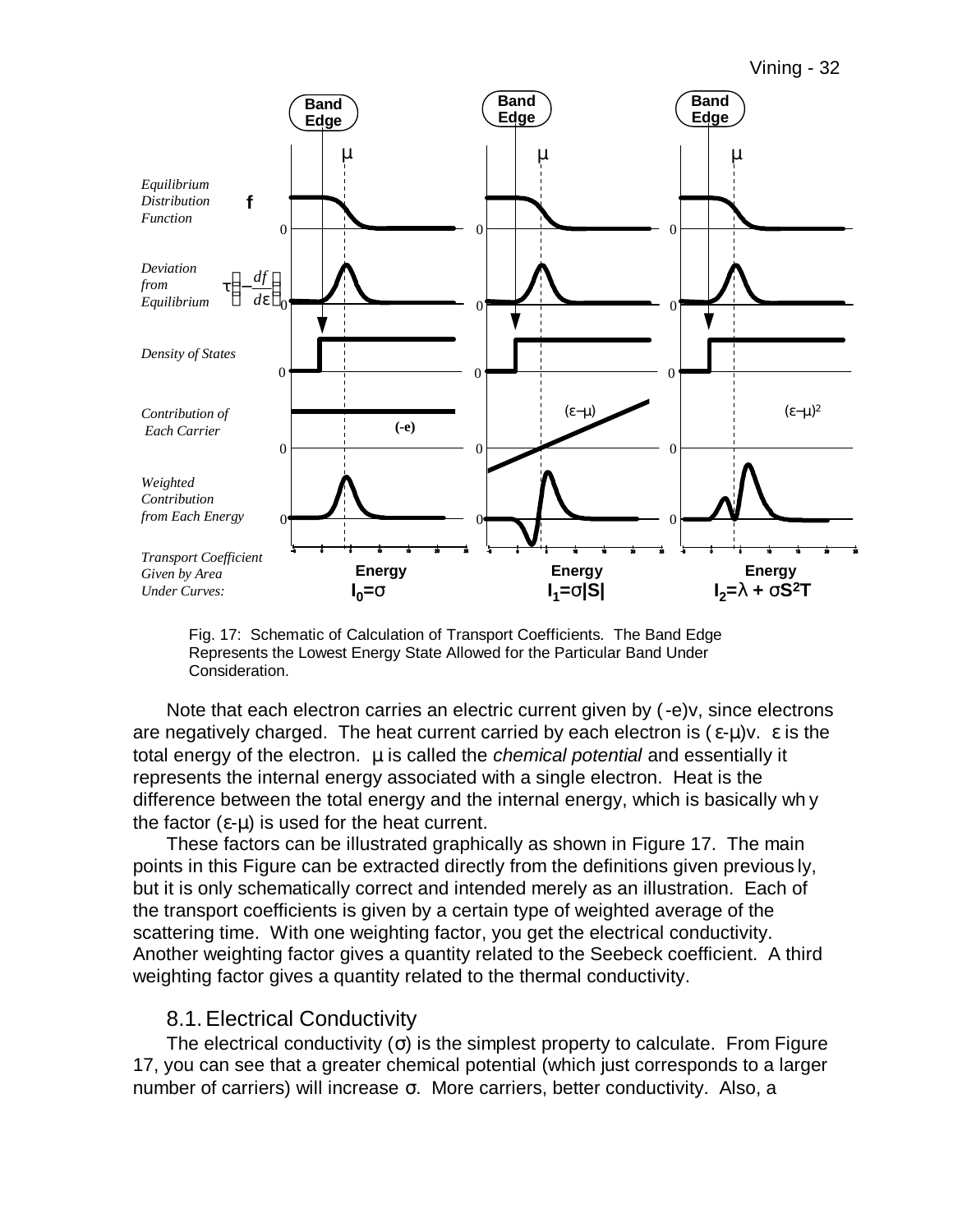greater scattering time will increase  $\sigma$ . This is to say that less scattering means greater conductivity.

#### 8.2.Seebeck Coefficient

Before examining the calculation, remember what the Seebeck coefficient means: a material in a temperature gradient will develop a voltage between the hot end of the sample an the cold end of the sample. Why? The charge carriers at the hot end of the sample have, on average, more energy than the charge carriers at the cold end. So, they are moving faster at the hot end than the c old end. Why don't they just tend to diffuse down to the cold end?

The answer is: they *do* diffuse to the cold end. But after only a few extra carriers have collected on the cold end, they set up a voltage which prevents further carriers from building up. At this point the hot end is deficient by a few carriers. The Seebeck coefficient represents the electrical potential required to balance the thermally driven diffusion.

But, not all the charge carriers have the same velocity. In fact, as we have discussed, the charge carriers have an entire distribution of velocities. The Seebeck coefficient represents the *average* balancing act between thermal and electrical forces. Carriers with below average energy tend to under contribute to the Seebeck and carriers with above average energy tend to over contribute to the Seebeck.

The middle panel of Figure 17 illustrates the calculation is somewhat greater detail. The magnitude of the Seebeck coefficient, |S|, is related to the area under the bottom curve in the middle panel. Carriers with energy above the chemical potential contribute to making |S| bigger, while carriers with lower energy contribute to making |S| smaller. To make the Seebeck larger, you only need to increase the relative contribution of carriers with  $\varepsilon > \mu$  compared to the carriers with  $\varepsilon < \mu$ .

The first way to increase the Seebeck coefficient is to decrease the chemical potential, μ. Which is just another way of saying, lower the carrier concentration. Conversely, as the carrier concentration and chemical potential are increased, the carriers become (in a sense) more symmetrically divided between states below average and above average in energy. So, a high doping levels the cancellation becomes more complete and the |S| becomes smaller.

Other ways to alter |S| involve modifying the density of states or the scattering rate to shift the balance to higher energy states. This is a little harder to control in practice and the only readily adjustable tool to change the Seebeck coefficient is to alter the doping level.

### 8.3.Electronic Contribution to the Thermal Conductivity

In addition to the heat current carried by the phonons, there is also a heat current due to the charge carriers called the electronic contribution to the thermal conductivity. The quantity which is actually calculated with the techniques described here is the thermal conductivity plus another term related to the Seebeck and electrical conductivity, as shown in the third panel of Figure 17. Although the calculation is somewhat more complex, Figure 17 suggest the same factors which increase the electrical conductivity (increase μ and/or τ, for example) also increase the electronic contribution to the thermal conductivity.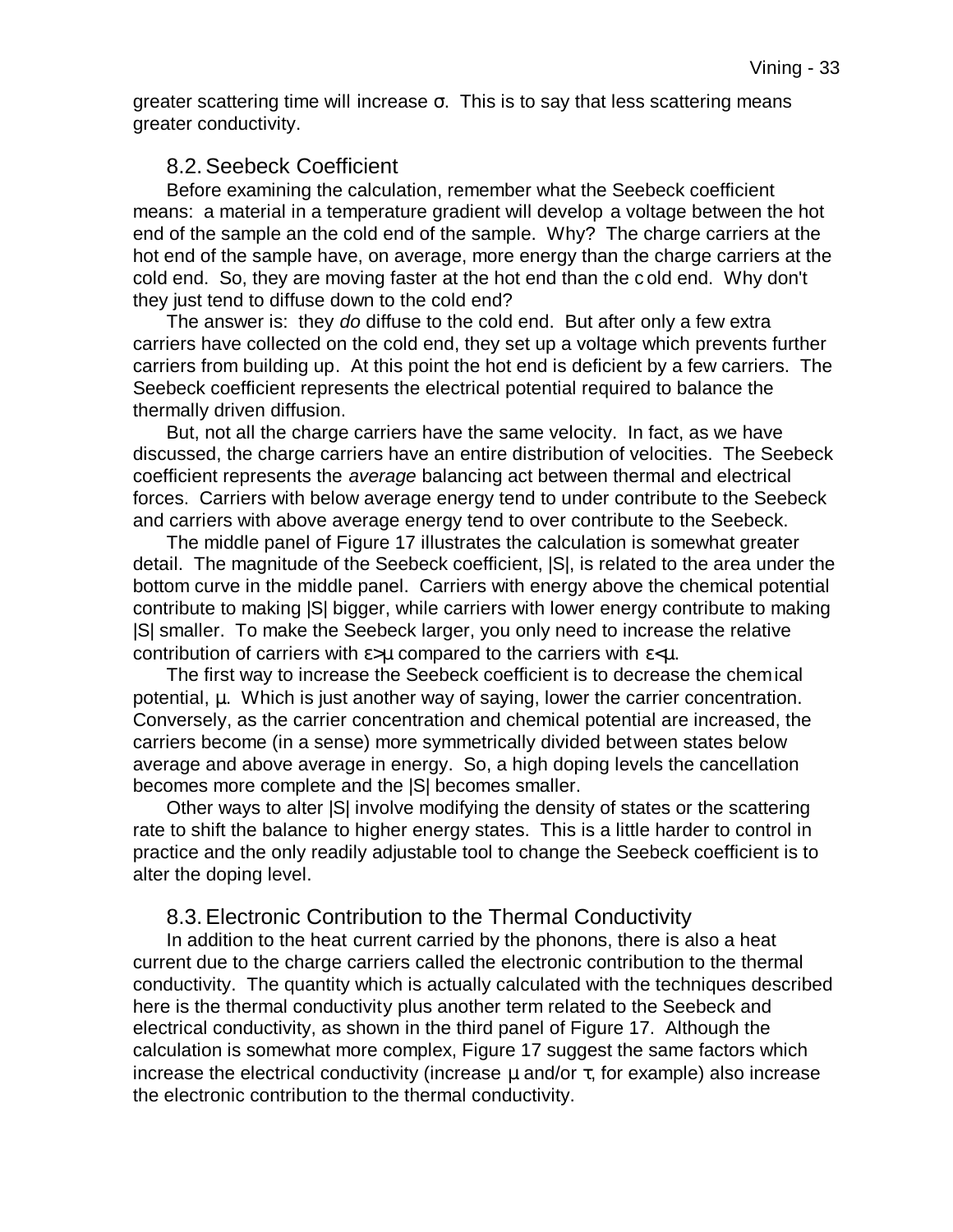In fact, the electronic contribution to the thermal conductivity is approximately proportional to the electrical conductivity. This relationship between electrical conduction and thermal conduction due to carriers is called the *Wiedemann-Franz law*.

### 8.4.Optimum doping

Finally, we are ready to consider the full thermoelectric figure of merit. Figure 18 shows idealized trends in the thermoelectric properties as a function of doping level. The Seebeck coefficient and lattice contribution decrease with increasing doping level. The electrical conductivity and lattice contribution increase with doping level. Typically, the optimum doping level is in the range of 10<sup>19</sup>-10<sup>20</sup> cm<sup>-3</sup>.

# 8.5.Alloying

Several effects take place when forming an alloy between two different semiconductors, such as  $A_{1-x}B_x$ . Even if the carrier concentration values is the same for all samples in the alloy system, each of the thermoelectric properties will in general vary as the alloy composition is varied. Ideally, the Seebeck changes very little with alloy composition (this is *not true* for metals, however). Because of alloy scattering, however, both the electrical and thermal conductivities will generally be smaller than simple linear average of the two end members of the alloys. These effects are illustrated in Figure 19.

# 9. SUMMARY

This course has outlined the conventional theory of the thermoelectri c properties of solids. The main concepts pertaining to phonons and charge carriers, both in equilibrium and in non-equilibrium have been discussed. The concepts have been emphasized here, rather than the mathematics, with the belief that the mathematics can be learned with practice.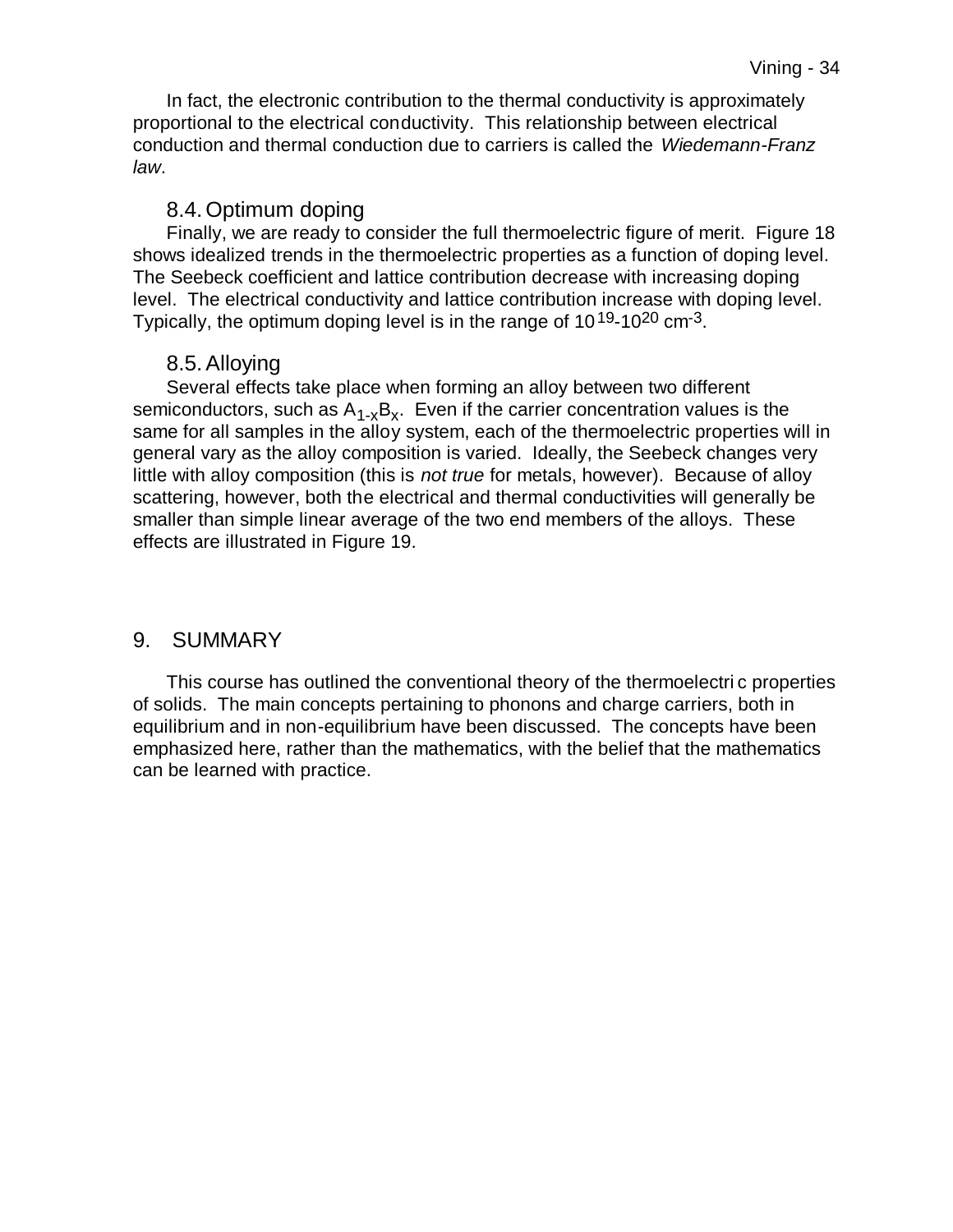

Fig. 18: The Effect of Carrier Concentration on the Various Thermoelectric Properties.



Fig. 19: The Effect of Alloying on the Various Thermoelectric Properties. The Largest Effect is Usually on the Lattice Component of the Thermal Conductivity and for this Reason Alloys are Generally Preferred Over Pure Compounds.

It should be emphasized at this point, however, that by omitting the mathematics the descriptions have become necessarily imprecise. Where several paragraphs, a Table and a Figure have been required in the present discussion, exactly the same thing can be often be stated in a single line with the ap propriate equation. It is hoped, however, that by presenting the concepts here in a verbal and visual format, the student will more easily be able to grasp the meaning of the mathematics when it is finally confronted. For the serious student, however, fl uency with the appropriate mathematics is essential and further reading of some of the more standard texts is highly recommended.